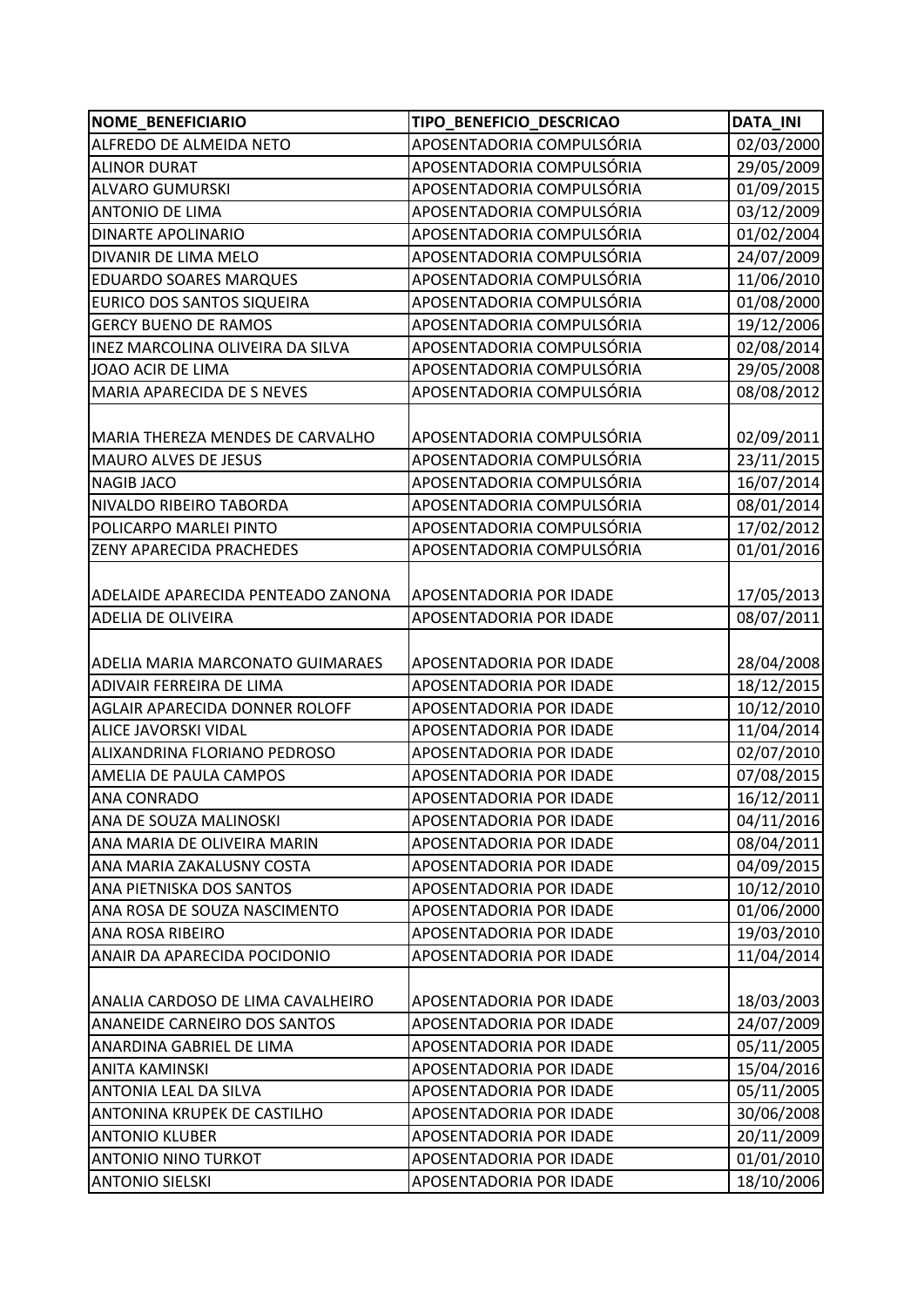| ARMINDA FERREIRA DE OLIVEIRA            | APOSENTADORIA POR IDADE | 31/07/1995 |
|-----------------------------------------|-------------------------|------------|
| <b>ATAIDES BATISTA FAGUNDES</b>         | APOSENTADORIA POR IDADE | 20/10/1997 |
| <b>AUGUSTA BURGO MARTINS</b>            | APOSENTADORIA POR IDADE | 15/05/2009 |
| CARLINDA HANZ DA TRINDADE               | APOSENTADORIA POR IDADE | 20/06/1995 |
| <b>CATHARINA GLACY SILVA</b>            | APOSENTADORIA POR IDADE | 01/01/2004 |
| <b>CECILIA DE GOES CARRIEL</b>          | APOSENTADORIA POR IDADE | 05/11/2005 |
| <b>CELIA DE FATIMA FREITAS</b>          | APOSENTADORIA POR IDADE | 07/10/2016 |
| <b>CEZARIO JACUBOVSKI</b>               | APOSENTADORIA POR IDADE | 01/01/2004 |
| CIDALIA CONRADO DA SILVA                | APOSENTADORIA POR IDADE | 01/06/1995 |
| <b>CLEIDE DE LURDES PINTO</b>           | APOSENTADORIA POR IDADE | 01/01/2010 |
| DAUTINA DIUNIZIA RIBAS MATOS            | APOSENTADORIA POR IDADE | 25/03/2003 |
| <b>DERLI DE BASTOS</b>                  | APOSENTADORIA POR IDADE | 15/05/2009 |
| DIAIR TERESINHA CALDAS DA CRUZ          | APOSENTADORIA POR IDADE | 14/07/2014 |
| <b>DIRCE REICHERT</b>                   | APOSENTADORIA POR IDADE | 01/01/2004 |
| <b>DIRCEU LUIZ CHEROBIN</b>             | APOSENTADORIA POR IDADE | 06/11/2015 |
| DORIS DA APARECIDA GONCALVES            | APOSENTADORIA POR IDADE | 02/12/2016 |
| <b>EDITH MARIA BUENO</b>                | APOSENTADORIA POR IDADE | 03/10/2008 |
| ELEAZER DE OLIVEIRA FREITAS             | APOSENTADORIA POR IDADE | 09/04/2010 |
| ELSA DA SILVA CAVALHEIRO                | APOSENTADORIA POR IDADE | 10/08/2012 |
| <b>ELUIR MONTEIRO</b>                   | APOSENTADORIA POR IDADE | 13/02/2009 |
| ELVIRA BURKO CHICALSKI                  | APOSENTADORIA POR IDADE | 02/07/2010 |
| ELVIRA MARIA PEREIRA FONSECA            | APOSENTADORIA POR IDADE | 06/05/1996 |
| ELVIRA ROESSLER DAL POSSO               | APOSENTADORIA POR IDADE | 19/03/2010 |
| EMILIO POLISCA LASKOSKI                 | APOSENTADORIA POR IDADE | 03/10/2007 |
| <b>EMILIO SCHIMANSKI</b>                | APOSENTADORIA POR IDADE | 24/07/2009 |
| EPONINA SANT ANA PACHECO                | APOSENTADORIA POR IDADE | 02/04/2015 |
| ERCI MARIA FERREIRA                     | APOSENTADORIA POR IDADE | 07/01/2017 |
| ERMINIA CLARICE RODRIGUES ALVES         | APOSENTADORIA POR IDADE | 29/05/2009 |
| ERMINIA TERRES LASKOSKI                 | APOSENTADORIA POR IDADE | 24/04/2007 |
| <b>EROTIDES APARECIDA NEVES</b>         | APOSENTADORIA POR IDADE | 13/09/2013 |
| <b>EUCLIDES RIBEIRO</b>                 | APOSENTADORIA POR IDADE | 04/09/2009 |
| EVANIRA IUCHEMA DE SOUZA                | APOSENTADORIA POR IDADE | 15/05/2009 |
| EVELIN ELIZABETH DEFLON SIQUEIRA        | APOSENTADORIA POR IDADE | 14/08/2009 |
| <b>EZILDA FERNANDES COSTA</b>           | APOSENTADORIA POR IDADE | 04/03/2016 |
| <b>GENAURO FERNANDES</b>                | APOSENTADORIA POR IDADE | 06/03/2015 |
| <b>GENOR VITOR PANIZZON</b>             | APOSENTADORIA POR IDADE | 23/04/2005 |
| <b>GLADIS TERESINHA FAGGION ANTUNES</b> | APOSENTADORIA POR IDADE | 14/06/2013 |
| <b>GLORIA APARECIDA DA CRUZ</b>         | APOSENTADORIA POR IDADE | 08/07/2011 |
| <b>GUMERCINDO FERREIRA MENDES</b>       | APOSENTADORIA POR IDADE | 16/03/2012 |
| HELENA AZEVEDO ANDRADE                  | APOSENTADORIA POR IDADE | 11/07/2014 |
| HERACLIDES MARIANO GUIMARAES            | APOSENTADORIA POR IDADE | 14/12/2012 |
| HILDA APARECIDA PEREIRA                 | APOSENTADORIA POR IDADE | 08/06/2015 |
| HILDEBRANDO MENDES DE OLIVEIRA          | APOSENTADORIA POR IDADE | 01/01/2004 |
| ILDA RIBEIRO ASSUNCAO                   | APOSENTADORIA POR IDADE | 09/03/2013 |
| <b>IOLANDA FERREIRA MAZUR</b>           | APOSENTADORIA POR IDADE | 19/12/2006 |
| <b>IONE TEREZINHA ROCHA VIEIRA</b>      | APOSENTADORIA POR IDADE | 11/04/2014 |
| <b>IRACEMA DE LARA NOCERA</b>           | APOSENTADORIA POR IDADE | 21/03/2014 |
| <b>IRACEMA INES PADILHA</b>             | APOSENTADORIA POR IDADE | 15/02/2014 |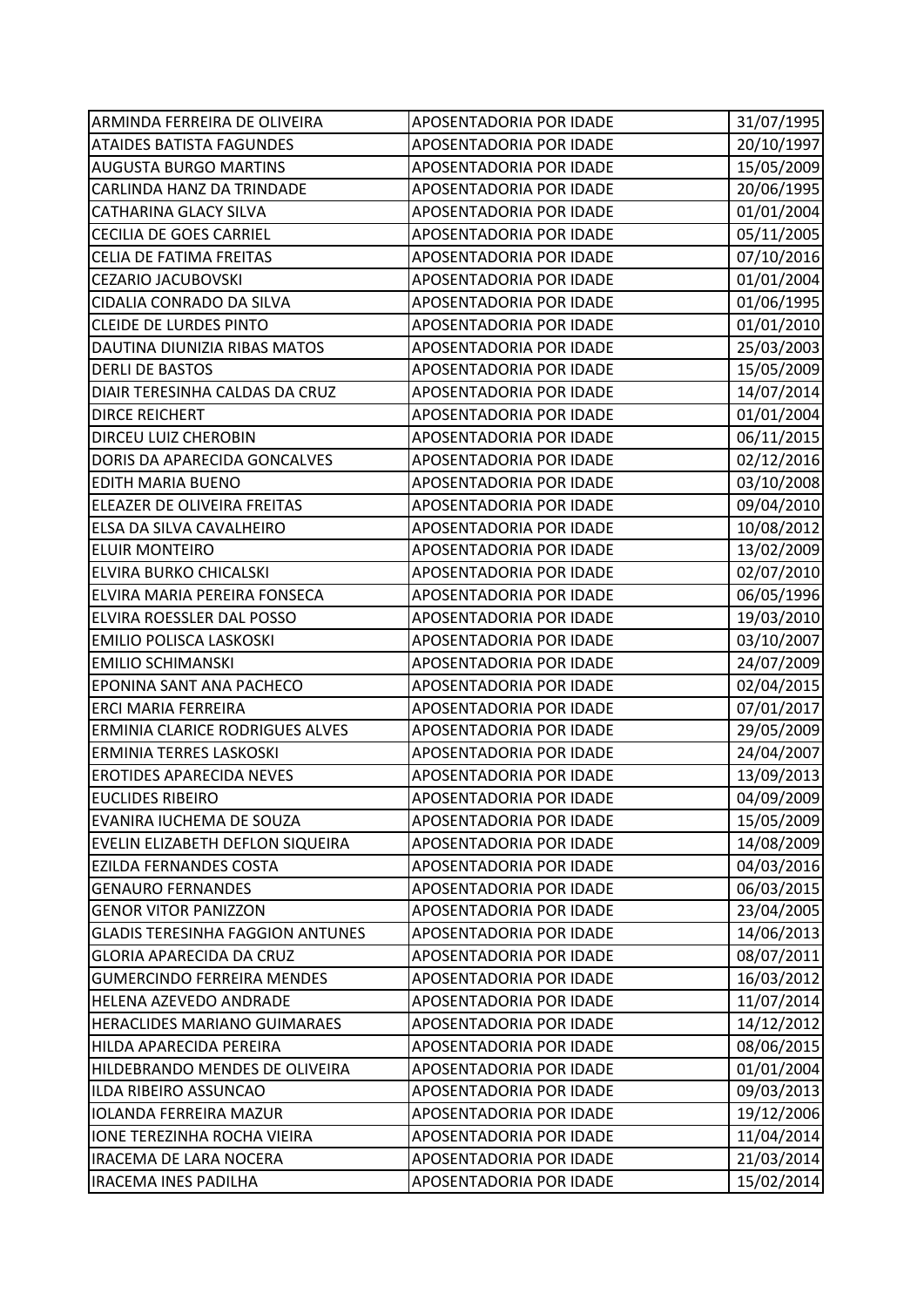| <b>IRADI THEREZA GOMES</b>        | <b>APOSENTADORIA POR IDADE</b> | 15/05/2009 |
|-----------------------------------|--------------------------------|------------|
| <b>IRENE BRAZ GOES</b>            | APOSENTADORIA POR IDADE        | 03/10/2007 |
| <b>IRENE DE JESUS FERREIRA</b>    | APOSENTADORIA POR IDADE        | 12/09/2014 |
| <b>IRENE DIAS DA MOTTA</b>        | APOSENTADORIA POR IDADE        | 10/12/2010 |
| <b>IRENE KAIS</b>                 | APOSENTADORIA POR IDADE        | 17/05/2013 |
| <b>ISAURA SYRITIUK CORDEIRO</b>   | APOSENTADORIA POR IDADE        | 10/06/2011 |
| <b>ISIDORIO LATINEK</b>           | APOSENTADORIA POR IDADE        | 18/05/2012 |
| <b>IVO ROCHA DA SILVA</b>         | APOSENTADORIA POR IDADE        | 05/11/2010 |
| <b>IVONE DOS SANTOS</b>           | APOSENTADORIA POR IDADE        | 15/04/2016 |
| <b>IZABEL MARTINS FERNANDES</b>   | APOSENTADORIA POR IDADE        | 09/03/2013 |
| IZAIDE CARMELINA HONORIO          | APOSENTADORIA POR IDADE        | 16/08/2006 |
| IZIDORA HALACHEN DOS SANTOS       | APOSENTADORIA POR IDADE        | 22/10/2007 |
| <b>JACENI DE ALMEIDA</b>          | APOSENTADORIA POR IDADE        | 03/10/2007 |
| JACIRA CARNEIRO DE OLIVEIRA       | APOSENTADORIA POR IDADE        | 08/07/2011 |
| JAIR MACHADO DE CAMPOS            | APOSENTADORIA POR IDADE        | 14/11/2014 |
| JOAO ANTONIO CAVALHEIRO           | APOSENTADORIA POR IDADE        | 10/10/2014 |
| JOAO BATISTA DE SOUZA             | APOSENTADORIA POR IDADE        | 16/10/1998 |
| JOAO MARIA DE LIMA                | APOSENTADORIA POR IDADE        | 16/10/2012 |
| JOAO MENDES DE ARAUJO             | APOSENTADORIA POR IDADE        | 14/08/2009 |
| JOSE ALTANIRDO DA SILVA           | APOSENTADORIA POR IDADE        | 15/04/2016 |
| <b>JOSE CONRADO WAGNER</b>        | APOSENTADORIA POR IDADE        | 19/03/2010 |
| JOSE DE OLIVEIRA SOUZA            | APOSENTADORIA POR IDADE        | 02/07/2010 |
| JOSE DOMINGUES DOS SANTOS         | APOSENTADORIA POR IDADE        | 30/06/2008 |
| JOSE PRESTES DE LARA              | APOSENTADORIA POR IDADE        | 17/11/2004 |
| <b>JULIA FELIX ROSA</b>           | APOSENTADORIA POR IDADE        | 04/03/2016 |
| <b>JULIO TERNOLPOLSKI</b>         | APOSENTADORIA POR IDADE        | 03/12/2010 |
| JURACI ALVES DE TOLEDO            | APOSENTADORIA POR IDADE        | 27/03/2007 |
| JURACI RIBEIRO DOS SANTOS         | APOSENTADORIA POR IDADE        | 29/05/2009 |
| JURANDY RIBAS DE ALMEIDA          | APOSENTADORIA POR IDADE        | 06/10/2015 |
| JUREMA ANTONIO VAGNER NICOLODI    | APOSENTADORIA POR IDADE        | 03/10/2008 |
| JUSSARA MARIA VICARI              | APOSENTADORIA POR IDADE        | 10/12/2010 |
| <b>JUSSARA PEREIRA BAITEL</b>     | APOSENTADORIA POR IDADE        | 06/10/2015 |
| <b>KETHE HAUSBERGER</b>           | APOSENTADORIA POR IDADE        | 04/03/2016 |
| LAERCIO MAURICIO DOS SANTOS       | APOSENTADORIA POR IDADE        | 16/03/2012 |
| LENI DE OLIVEIRA MACENO           | APOSENTADORIA POR IDADE        | 19/03/2010 |
| LEONDINA SETRINSKI CALDAS         | APOSENTADORIA POR IDADE        | 03/07/1995 |
| LEONILDA TERESA KRANZ             | APOSENTADORIA POR IDADE        | 15/11/2013 |
| <b>LEONIRCE MONTES</b>            | APOSENTADORIA POR IDADE        | 01/01/2016 |
| LEONY KENDRICK TOMACHESKI         | APOSENTADORIA POR IDADE        | 26/02/2007 |
| <b>LIBERACI MARIA BAHLS</b>       | APOSENTADORIA POR IDADE        | 29/06/2006 |
| LINDAMIR DOS SANTOS               | APOSENTADORIA POR IDADE        | 28/04/2008 |
| LINDAURA DE OLIVEIRA              | APOSENTADORIA POR IDADE        | 08/08/2014 |
| LORENI FRANCISCA FLECK            | APOSENTADORIA POR IDADE        | 09/10/2013 |
|                                   |                                |            |
| LOURDES CAROLINA PARIZOTTO BOCCHI | APOSENTADORIA POR IDADE        | 29/06/2006 |
| LUCIA IATSKO HOLOCHESKI           | APOSENTADORIA POR IDADE        | 29/06/2006 |
| <b>LUCIA SOARES SANTANA</b>       | APOSENTADORIA POR IDADE        | 01/03/2015 |
| LUCILA CAROLINA PURR              | APOSENTADORIA POR IDADE        | 28/04/2008 |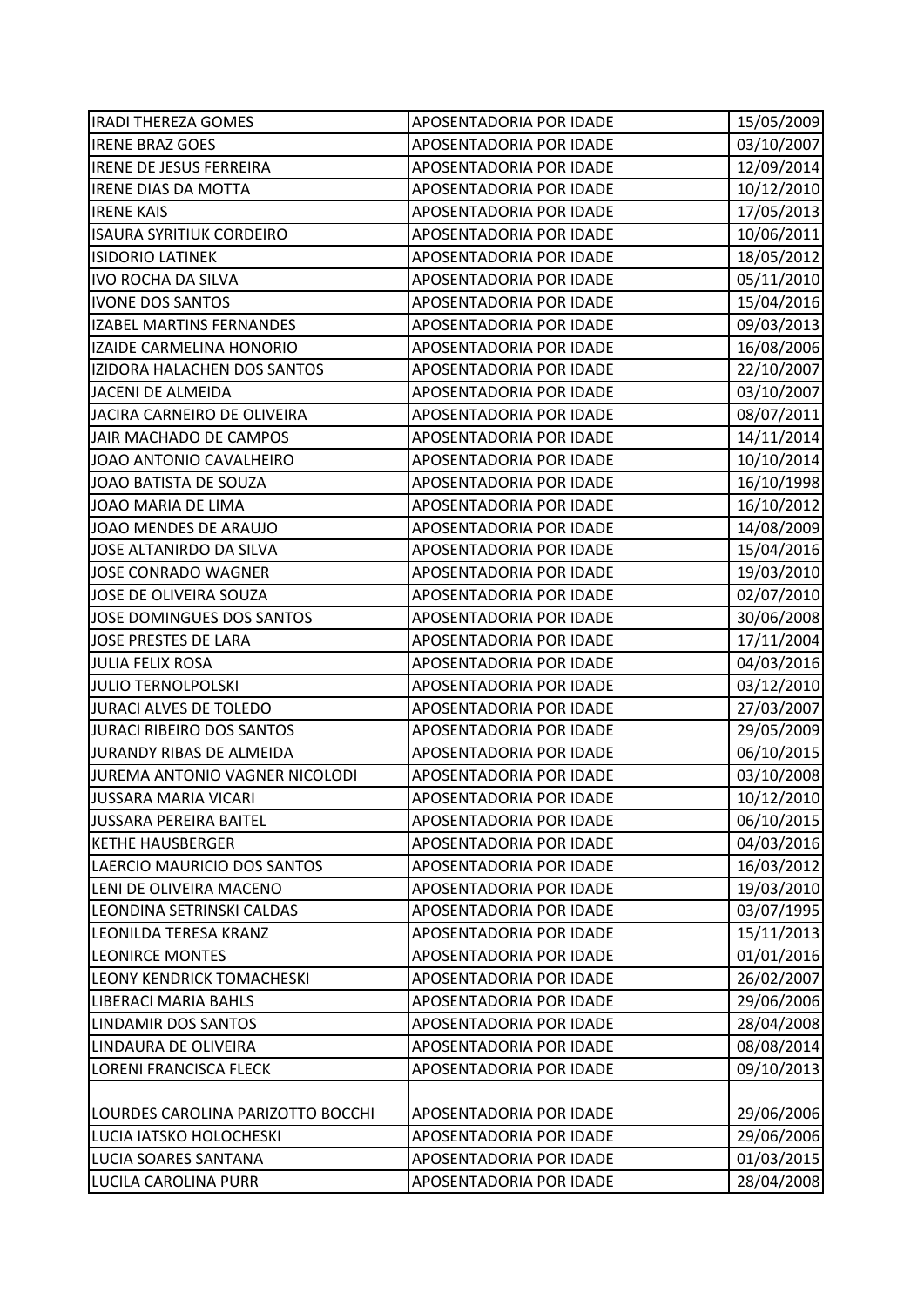| LUIZ CARLOS GOMES CASTRO          | APOSENTADORIA POR IDADE        | 20/04/1998 |
|-----------------------------------|--------------------------------|------------|
| MANOEL RIBEIRO DA SILVA           | APOSENTADORIA POR IDADE        | 01/01/2004 |
| <b>MARGARIDA MARIA CORTES</b>     | APOSENTADORIA POR IDADE        | 16/09/2011 |
| MARIA ALICE SCHERER DOS SANTOS    | APOSENTADORIA POR IDADE        | 30/06/2008 |
| <b>MARIA ANTONIA C SBIERSKI</b>   | APOSENTADORIA POR IDADE        | 04/03/2011 |
| MARIA AUGUSTA DE SOUZA            | APOSENTADORIA POR IDADE        | 01/01/2004 |
| MARIA DA GLORIA M DE RAMOS        | APOSENTADORIA POR IDADE        | 14/10/1998 |
| MARIA DA LUZ MARUIM               | APOSENTADORIA POR IDADE        | 01/01/2004 |
| MARIA DAS GRACAS DE F BRITO       | APOSENTADORIA POR IDADE        | 21/09/2012 |
| MARIA DE FATIMA POLLI PENTEADO    | APOSENTADORIA POR IDADE        | 16/05/2014 |
| MARIA DE LOURDES C PADILHA        | APOSENTADORIA POR IDADE        | 02/07/2010 |
| MARIA DE PAULA MENDES             | APOSENTADORIA POR IDADE        | 25/09/2009 |
| MARIA ELENA DA SILVA              | APOSENTADORIA POR IDADE        | 05/11/2010 |
| MARIA EVANI FERREIRA RIBEIRO      | APOSENTADORIA POR IDADE        | 28/04/2008 |
| <b>MARIA GARCIA MOREIRA</b>       | APOSENTADORIA POR IDADE        | 29/12/2008 |
| <b>MARIA GILCA SCHEUFER</b>       | APOSENTADORIA POR IDADE        | 18/05/2012 |
| MARIA GLACI FERREIRA              | APOSENTADORIA POR IDADE        | 04/09/2009 |
| MARIA HILDA MOREIRA               | APOSENTADORIA POR IDADE        | 16/03/2012 |
| MARIA IZULINA VICENTIM            | APOSENTADORIA POR IDADE        | 16/10/2012 |
| MARIA JOSE ZAVIRUSKA              | APOSENTADORIA POR IDADE        | 05/06/1995 |
| MARIA LUIZA COLACO                | APOSENTADORIA POR IDADE        | 26/02/2007 |
| MARIA LUZITA THOME                | APOSENTADORIA POR IDADE        | 23/07/2012 |
| MARIA MADALENA DOS SANTOS         | APOSENTADORIA POR IDADE        | 14/10/2011 |
| MARIA RENI SIQUEIRA KRAMER        | APOSENTADORIA POR IDADE        | 02/04/2015 |
| MARIA ROSA CANTO DOS SANTOS       | APOSENTADORIA POR IDADE        | 25/09/2009 |
| <b>MARIA ROSA RIBEIRO</b>         | APOSENTADORIA POR IDADE        | 29/05/2008 |
| MARIA SIRLEY DA LUZ KUTOCH        | APOSENTADORIA POR IDADE        | 17/05/2013 |
|                                   |                                |            |
| MARIA THEREZA MENDES DE CARVALHO  | APOSENTADORIA POR IDADE        | 01/12/2006 |
| MARIA VALDIVINA PROCIDONIO        | APOSENTADORIA POR IDADE        | 08/07/2016 |
| MARIA ZIOLE FURTADO DA SILVA      | <b>APOSENTADORIA POR IDADE</b> | 16/08/2006 |
| MARILDA DA SILVA MARCHIORE        | APOSENTADORIA POR IDADE        | 14/06/2013 |
| MARILENE CAVALI DA COSTA          | APOSENTADORIA POR IDADE        | 25/11/2004 |
| MARINA DE SOUZA ASSUNCAO          | APOSENTADORIA POR IDADE        | 04/12/2015 |
| <b>MARINA ZANELLA</b>             | APOSENTADORIA POR IDADE        | 29/12/2008 |
| MARIZA TEREZINHA DEFLON           | APOSENTADORIA POR IDADE        | 02/12/2016 |
|                                   |                                |            |
| MARLI APARECIDA FERNANDES MIERZVA | APOSENTADORIA POR IDADE        | 07/10/2016 |
| MARLI FATIMA OLIVEIRA             | APOSENTADORIA POR IDADE        | 08/08/2016 |
| MICALINA MAZUR PRYCHIBELISKI      | APOSENTADORIA POR IDADE        | 17/05/2013 |
| <b>NAIR DE MATOS KADLUBISKI</b>   | APOSENTADORIA POR IDADE        | 29/05/2009 |
| <b>NATALIA FANTE</b>              | APOSENTADORIA POR IDADE        | 25/07/2007 |
| NELSON LUIZ MENDES DE SIQUEIRA    | APOSENTADORIA POR IDADE        | 09/03/2013 |
| <b>NELZY THEREZINHA BORGO</b>     | APOSENTADORIA POR IDADE        | 06/05/1996 |
| NEUZA DE CAMARGO FERREIRA         | APOSENTADORIA POR IDADE        | 18/05/2012 |
| NEUZA ELOIR PEREIRA               | APOSENTADORIA POR IDADE        | 28/04/2008 |
| NEUZA MARIA MARTINS               | APOSENTADORIA POR IDADE        | 07/10/2016 |
| NOELI TEREZINHA KECHE             | APOSENTADORIA POR IDADE        | 16/09/2011 |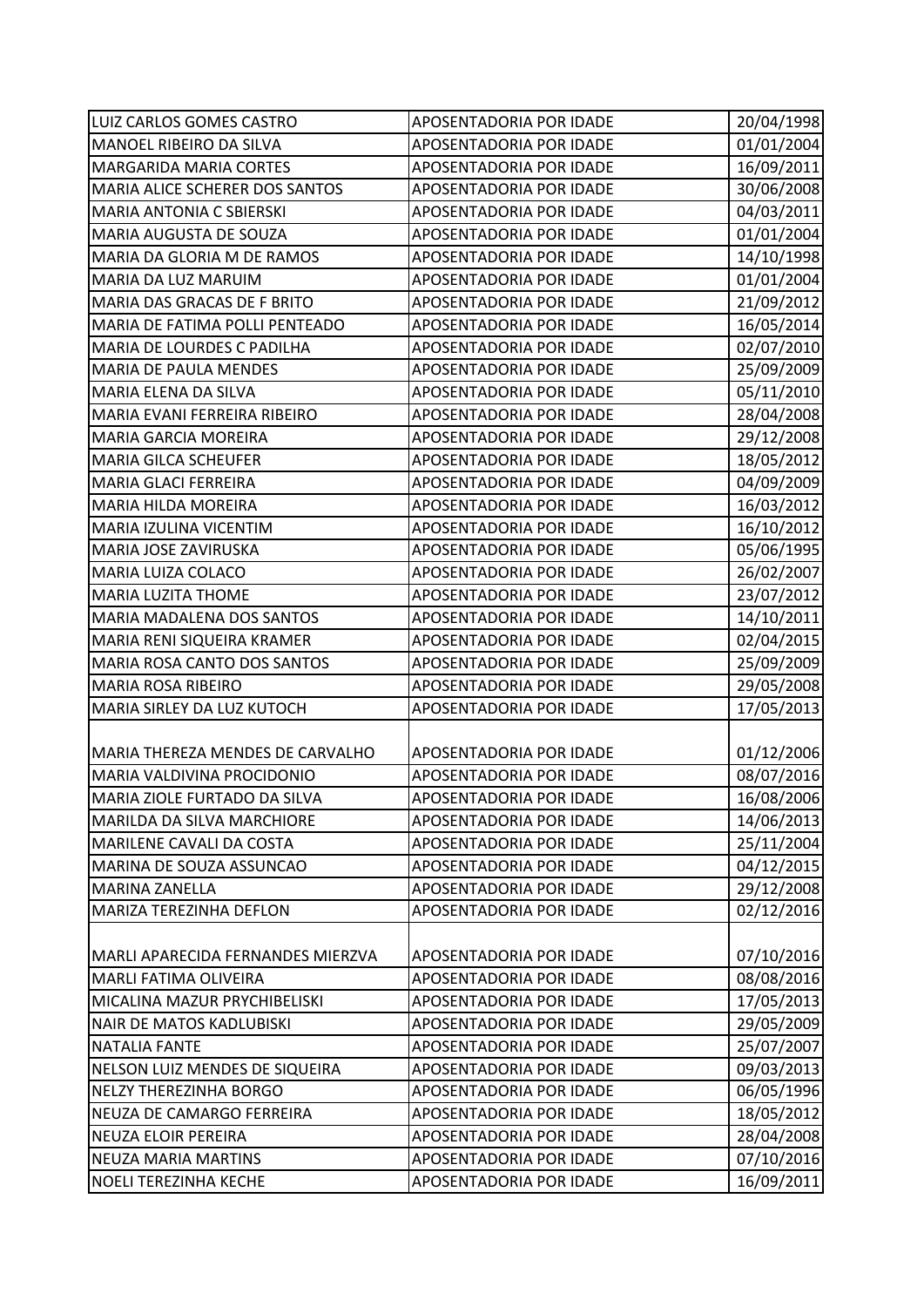| NOELIA CORDEIRO DE MELO             | APOSENTADORIA POR IDADE     | 10/08/2012 |
|-------------------------------------|-----------------------------|------------|
| NOEMIA DE OLIVEIRA                  | APOSENTADORIA POR IDADE     | 23/07/2005 |
| <b>ODETH RAULIK PUPO</b>            | APOSENTADORIA POR IDADE     | 16/12/2011 |
| OLGA DA ROCHA FABIANI               | APOSENTADORIA POR IDADE     | 12/09/2014 |
| OLINDA DOS SANTOS KOSZALKA          | APOSENTADORIA POR IDADE     | 19/06/2004 |
| OLIRIA ROBERTO BANDEIRA             | APOSENTADORIA POR IDADE     | 01/01/2004 |
| <b>OLIVIA POCZENEK</b>              | APOSENTADORIA POR IDADE     | 14/12/2012 |
| OLIVIA SCHELUCHUHAK WENDLER         | APOSENTADORIA POR IDADE     | 03/04/2009 |
| ORMIRO FERREIRA DE JESUS            | APOSENTADORIA POR IDADE     | 01/02/2007 |
| OTAVIO FERNANDES DA SILVA           | APOSENTADORIA POR IDADE     | 08/07/1997 |
| OTILIA CAETANO PINTO                | APOSENTADORIA POR IDADE     | 02/10/1995 |
| PAULINA MENEZES CORDEIRO            | APOSENTADORIA POR IDADE     | 10/06/2011 |
| PAULINA SEGUNDA                     | APOSENTADORIA POR IDADE     | 10/08/2012 |
| PEDRO BRASILEIRO                    | APOSENTADORIA POR IDADE     | 02/12/2016 |
| PEDRO DE OLIVEIRA PEDROZO           | APOSENTADORIA POR IDADE     | 08/04/2011 |
| PEDRO FRANCISCO LEAL SANTOS         | APOSENTADORIA POR IDADE     | 02/12/1996 |
| RAQUEL APARECIDA E GOES             | APOSENTADORIA POR IDADE     | 06/03/2015 |
| REINALDO DITTERT                    | APOSENTADORIA POR IDADE     | 09/12/2005 |
| <b>ROSA CHEVTCHUK</b>               | APOSENTADORIA POR IDADE     | 12/09/2014 |
| ROSELMIRA DA LUZ PEREIRA            | APOSENTADORIA POR IDADE     | 10/12/2010 |
| ROZENI VIEIRA                       | APOSENTADORIA POR IDADE     | 01/12/2014 |
| RUBENS MENDES DE ARAUJO             | APOSENTADORIA POR IDADE     | 01/01/2004 |
| SEBASTIANA PACHECO RIBEIRO          | APOSENTADORIA POR IDADE     | 08/04/2011 |
| <b>SEBASTIANA RODRIGUES HARTH</b>   | APOSENTADORIA POR IDADE     | 10/08/2012 |
| SILVIO ALVES DE CAMPOS              | APOSENTADORIA POR IDADE     | 19/02/1996 |
| SIRLEI TEREZINHA DE M FRANCA        | APOSENTADORIA POR IDADE     | 09/03/2013 |
| SONIA MARIA VIDAL PEREIRA           | APOSENTADORIA POR IDADE     | 25/09/2009 |
| <b>TAYLOR DE JESUS LIMA</b>         | APOSENTADORIA POR IDADE     | 14/08/2007 |
| TERESINHA DORACI POSSIDONIO DOS     |                             |            |
| <b>SANTOS</b>                       | APOSENTADORIA POR IDADE     | 18/12/2015 |
| TEREZA ALZIRA DE OLIVEIRA           | APOSENTADORIA POR IDADE     | 22/05/2006 |
| TEREZA LUSSI PADILHA                | APOSENTADORIA POR IDADE     | 01/01/2004 |
| TEREZINHA BELTRAO MOURA             | APOSENTADORIA POR IDADE     | 01/01/2004 |
| <b>TEREZINHA BRUGER HUCHAK</b>      | APOSENTADORIA POR IDADE     | 10/08/2012 |
| TEREZINHA DE JESUS BATISTA          | APOSENTADORIA POR IDADE     | 08/06/2015 |
| TEREZINHA STRESSER CORDEIRO         | APOSENTADORIA POR IDADE     | 27/03/2007 |
| <b>VALDEMAR MORAES</b>              | APOSENTADORIA POR IDADE     | 14/12/2012 |
| <b>VERA LUCIA GONCALVES MARTINS</b> | APOSENTADORIA POR IDADE     | 23/11/2012 |
| VERA MARIA TELLES IASKIEVICZ        | APOSENTADORIA POR IDADE     | 06/03/2015 |
| <b>VERCI MARIA NASCIMENTO GOMES</b> | APOSENTADORIA POR IDADE     | 18/11/2011 |
| <b>VERSELI DA LUZ SANTOS</b>        | APOSENTADORIA POR IDADE     | 25/07/2007 |
| <b>VILINA RODRIGUES FERREIRA</b>    | APOSENTADORIA POR IDADE     | 26/02/2007 |
| ZILDA BERNUCI GOUVEIA               | APOSENTADORIA POR IDADE     | 09/08/2013 |
| <b>ZORONILDE GONCALVES</b>          | APOSENTADORIA POR IDADE     | 09/03/2013 |
| ADONIS ANTONIO DE PAULA             | APOSENTADORIA POR INVALIDEZ | 01/04/2012 |
| AIRTON VILMAR DE ALMEIDA            | APOSENTADORIA POR INVALIDEZ | 01/04/2012 |
| <b>ANILDE MAIER FERREIRA</b>        | APOSENTADORIA POR INVALIDEZ | 05/11/2005 |
| <b>ANTONIA DE JESUS BRAGA</b>       | APOSENTADORIA POR INVALIDEZ | 01/01/2004 |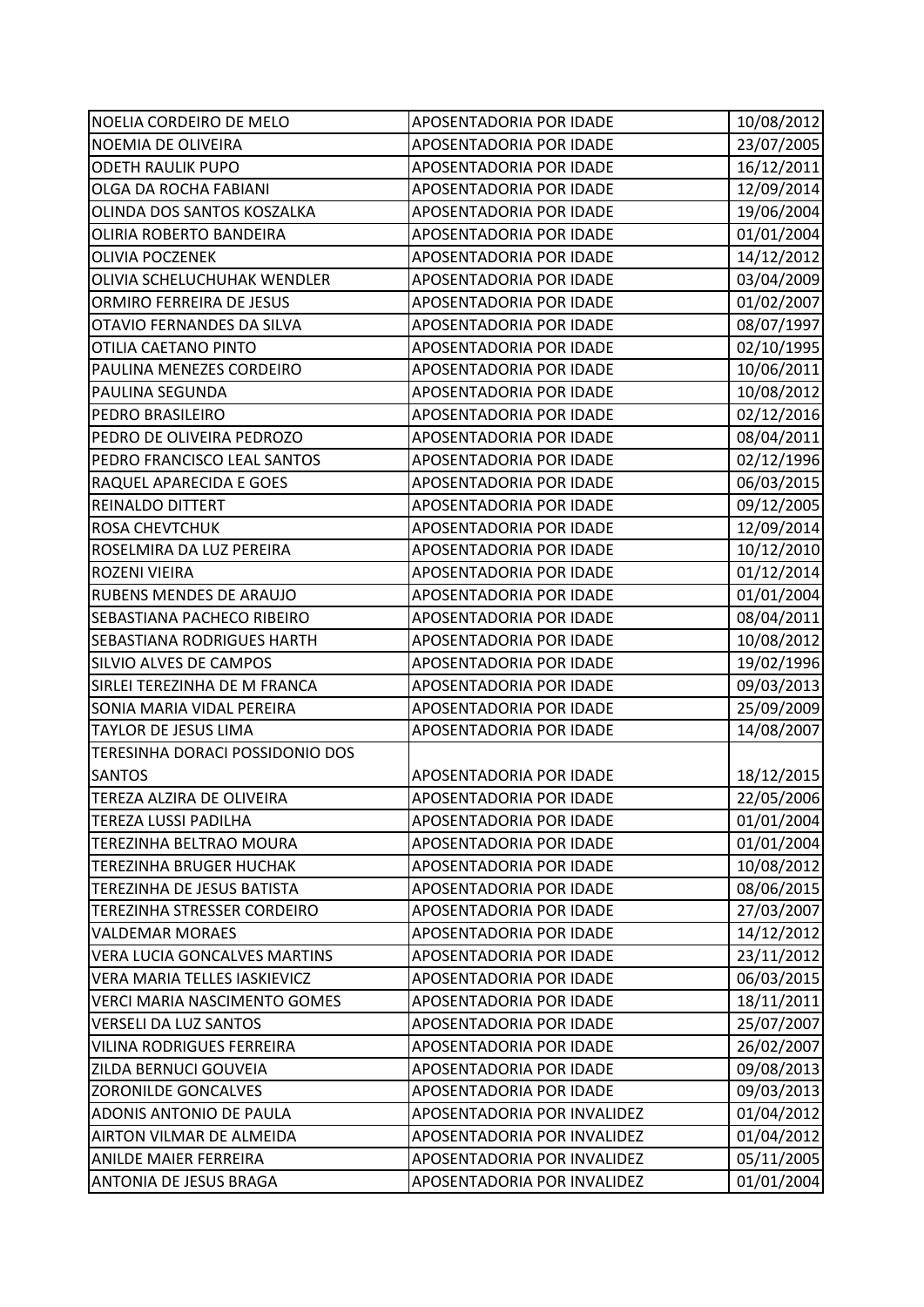| ANTONIA ELIZABETH DIAS DE ARRUDA                                   | APOSENTADORIA POR INVALIDEZ        | 01/04/2012 |
|--------------------------------------------------------------------|------------------------------------|------------|
| <b>ANTONIO CARLOS DOS SANTOS</b>                                   | APOSENTADORIA POR INVALIDEZ        | 01/04/2012 |
| <b>ANTONIO RODRIGUES</b>                                           | APOSENTADORIA POR INVALIDEZ        | 12/07/2006 |
| APARECIDA GOMES DA SILVA                                           | APOSENTADORIA POR INVALIDEZ        | 30/09/1996 |
| ARLEIA DE ALMEIDA PAULA NEVES                                      | APOSENTADORIA POR INVALIDEZ        | 01/04/2012 |
| <b>ARLINDO SCHEER</b>                                              | APOSENTADORIA POR INVALIDEZ        | 01/04/2012 |
| AUREA PACHECO DE SIQUEIRA                                          | APOSENTADORIA POR INVALIDEZ        | 01/04/2012 |
| BEGAIR DA APARECIDA SIQUEIRA                                       | APOSENTADORIA POR INVALIDEZ        | 04/11/2016 |
| BERNADETE MARCILIANO BORODIAK                                      | APOSENTADORIA POR INVALIDEZ        | 01/04/2012 |
| CARMEM LUCIA VON STAN SCHON                                        | APOSENTADORIA POR INVALIDEZ        | 08/08/2016 |
| DALVA MARCONDES CHIMILOSKI                                         | APOSENTADORIA POR INVALIDEZ        | 18/09/2000 |
| DARCI PEREIRA DA SILVA                                             | APOSENTADORIA POR INVALIDEZ        | 13/12/2013 |
| <b>DEMETRIO KUSMA PAULUK</b>                                       | APOSENTADORIA POR INVALIDEZ        | 09/09/1997 |
| DIONAURA GOMES NOGUEIRA                                            | APOSENTADORIA POR INVALIDEZ        | 09/09/2008 |
| ELENA MACIEL FERREIRA                                              | APOSENTADORIA POR INVALIDEZ        | 01/04/2012 |
| ELISETE DE FATIMA DE ANDRADE                                       | APOSENTADORIA POR INVALIDEZ        | 01/04/2012 |
|                                                                    |                                    |            |
| ELOIRSE APARECIDA DOS ANJOS PASSARELLI APOSENTADORIA POR INVALIDEZ |                                    | 01/04/2012 |
| <b>ENEIDA KRUGER CHERATO</b>                                       | APOSENTADORIA POR INVALIDEZ        | 06/05/2016 |
| <b>GLACI MACHADO ALVES</b>                                         | APOSENTADORIA POR INVALIDEZ        | 01/04/2012 |
| <b>IRENE KOSCIUV STELMACH</b>                                      | APOSENTADORIA POR INVALIDEZ        | 18/12/2000 |
| IZABEL DOS SANTOS SILVA                                            | APOSENTADORIA POR INVALIDEZ        | 18/12/2000 |
| <b>JEAN PEREIRA</b>                                                | APOSENTADORIA POR INVALIDEZ        | 03/06/2016 |
| JOAO CRISTIANO RUPPEL PORTELLA                                     | APOSENTADORIA POR INVALIDEZ        | 03/04/2009 |
| JOAO MARIA DE OLIVEIRA                                             | APOSENTADORIA POR INVALIDEZ        | 08/05/2015 |
| JOAO MARIA DE OLIVEIRA                                             | APOSENTADORIA POR INVALIDEZ        | 21/12/2007 |
| JOCILENE DE JESUS SOUZA                                            | APOSENTADORIA POR INVALIDEZ        | 05/07/2013 |
| <b>JORGE LUIZ RIBAS TAQUES</b>                                     | APOSENTADORIA POR INVALIDEZ        | 01/04/2012 |
| <b>JOSE WILSON CORDEIRO</b>                                        | APOSENTADORIA POR INVALIDEZ        | 01/04/2012 |
| JOZIANE FATIMA DE SOUZA                                            | APOSENTADORIA POR INVALIDEZ        | 01/04/2012 |
| JUCEMARA APARECIDA BUDNIAK                                         | <b>APOSENTADORIA POR INVALIDEZ</b> | 01/04/2012 |
| KARIME AKKARI DE FRANÇA                                            | APOSENTADORIA POR INVALIDEZ        | 06/11/2015 |
| <b>LAURO WISNIEVSKI</b>                                            | APOSENTADORIA POR INVALIDEZ        | 13/01/1998 |
| LEIA TRINDADE SANTOS DE DEUS                                       | APOSENTADORIA POR INVALIDEZ        | 09/04/2010 |
| LEILA MARIA DA SILVA BIDA                                          | APOSENTADORIA POR INVALIDEZ        | 01/04/2012 |
| LEONILDA DO BELEM SANTOS                                           | APOSENTADORIA POR INVALIDEZ        | 02/12/2016 |
| LEUZI RODRIGUES PADILHA DA LUZ                                     | APOSENTADORIA POR INVALIDEZ        | 09/08/2013 |
| LIDIA BOHACZUK RATUSZNEI                                           | APOSENTADORIA POR INVALIDEZ        | 31/10/1988 |
| LIDIA MARIA ROSA BENICIO                                           | APOSENTADORIA POR INVALIDEZ        | 17/05/2013 |
| MARIA ESCOLASTICA LOPES DA ROSA                                    | APOSENTADORIA POR INVALIDEZ        | 01/04/2012 |
| MARIA EUGENIA DE OLIVEIRA                                          | APOSENTADORIA POR INVALIDEZ        | 03/09/1999 |
| <b>MARIA INES KRINSKI</b>                                          | APOSENTADORIA POR INVALIDEZ        | 18/12/2000 |
| <b>MARIA LUCIA MARCONDES DE BRITO</b>                              |                                    |            |
| <b>GRONKOSKI</b>                                                   | APOSENTADORIA POR INVALIDEZ        | 15/04/2016 |
| <b>MARIA SALOME SANTOS</b>                                         | APOSENTADORIA POR INVALIDEZ        | 01/04/2012 |
| <b>MARILDA KINTOPE</b>                                             | APOSENTADORIA POR INVALIDEZ        | 08/07/2016 |
| <b>MARILENE STRESSER CORDEIRO</b>                                  | APOSENTADORIA POR INVALIDEZ        | 01/04/2012 |
| MARLI RODRIGUES DE LIMA LEAL                                       | APOSENTADORIA POR INVALIDEZ        | 11/04/2014 |
|                                                                    |                                    |            |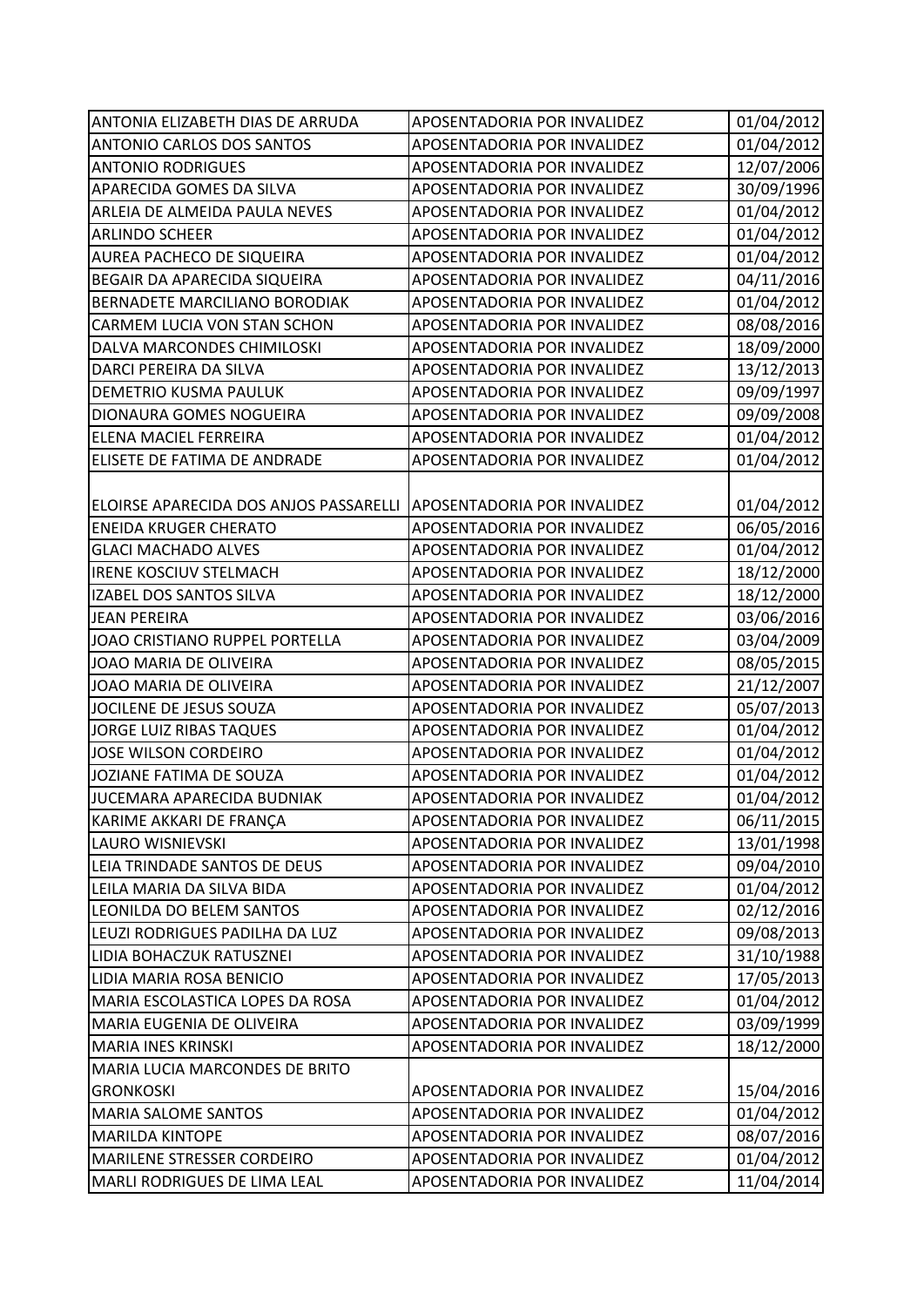| <b>MAURO JOSE CASTELINI</b>              | APOSENTADORIA POR INVALIDEZ | 12/09/2002 |
|------------------------------------------|-----------------------------|------------|
| <b>MAXIMO BEDIN</b>                      | APOSENTADORIA POR INVALIDEZ | 01/04/2012 |
| MICHALINA WROBLESKI                      | APOSENTADORIA POR INVALIDEZ | 01/04/2012 |
| MIGUEL SOUZA DE OLIVEIRA                 | APOSENTADORIA POR INVALIDEZ | 01/04/2012 |
| <b>MIRIAM PIEMONTEZ</b>                  | APOSENTADORIA POR INVALIDEZ | 06/11/2015 |
| NEUSA MARIA GRUTKA CRISSI                | APOSENTADORIA POR INVALIDEZ | 02/03/2009 |
| <b>OLIVIA ORCHANHESKI</b>                | APOSENTADORIA POR INVALIDEZ | 13/01/1998 |
| RAQUEL DE FATIMA ABREU                   | APOSENTADORIA POR INVALIDEZ | 01/05/2016 |
| ROSA MARIA DENEGA                        | APOSENTADORIA POR INVALIDEZ | 06/05/2016 |
| ROSANA APARECIDA LOPES DE MORAES         | APOSENTADORIA POR INVALIDEZ | 01/04/2012 |
| ROSANGELA DE FATIMA PRADO                | APOSENTADORIA POR INVALIDEZ | 07/08/2015 |
| ROSELENE APARECIDA BATISTA NUNES         | APOSENTADORIA POR INVALIDEZ | 08/07/2016 |
| ROSEMARE CARNEIRO TERRES                 | APOSENTADORIA POR INVALIDEZ | 04/03/2016 |
| <b>SIRLENE PORTELA</b>                   | APOSENTADORIA POR INVALIDEZ | 06/11/2015 |
| TEREZA FUMISKI DOS S SUTIL               | APOSENTADORIA POR INVALIDEZ | 01/04/2012 |
| <b>TEREZA VIEIRA</b>                     | APOSENTADORIA POR INVALIDEZ | 01/04/2012 |
| <b>TEREZINHA DE ASSIS</b>                | APOSENTADORIA POR INVALIDEZ | 01/04/2012 |
| TEREZINHA DE JESUS DOS SANTOS            |                             |            |
| <b>TARCHESKI</b>                         | APOSENTADORIA POR INVALIDEZ | 01/04/2012 |
| TEREZINHA DE JESUS SANTOS                | APOSENTADORIA POR INVALIDEZ | 01/04/2012 |
| <b>VANDERLEY JOSE STIMER</b>             | APOSENTADORIA POR INVALIDEZ | 17/05/2013 |
| <b>VERONICA CWENDRYCH</b>                | APOSENTADORIA POR INVALIDEZ | 01/04/2012 |
| <b>WLADIMIR JOSE EIDAN</b>               | APOSENTADORIA POR INVALIDEZ | 16/09/1992 |
| ZILA PACHECO DA FONSECA                  | APOSENTADORIA POR INVALIDEZ | 05/06/1995 |
| ZULEICA DE JESUS VIEIRA MACHADO          | APOSENTADORIA POR INVALIDEZ | 01/04/2012 |
|                                          | APOSENTADORIA POR TEMPO DE  |            |
| ABGAIR DE FATIMA FOSS                    | <b>CONTRIBUIÇÃO</b>         | 04/11/2016 |
|                                          | APOSENTADORIA POR TEMPO DE  |            |
| <b>ADAILZA VILAS BOAS MARTINS CALDAS</b> | <b>CONTRIBUIÇÃO</b>         | 04/11/2016 |
|                                          | APOSENTADORIA POR TEMPO DE  |            |
| IADELIA DE OLIVEIRA                      | <b>CONTRIBUICÃO</b>         | 25/02/2006 |
|                                          | APOSENTADORIA POR TEMPO DE  |            |
| <b>ADELIR TEREZINHA GUEDES</b>           | <b>CONTRIBUIÇÃO</b>         | 06/03/2015 |
|                                          | APOSENTADORIA POR TEMPO DE  |            |
| ADENIR RODRIGUES DA SILVA                | <b>CONTRIBUIÇÃO</b>         | 02/12/2016 |
|                                          | APOSENTADORIA POR TEMPO DE  |            |
| <b>ADIR JOSE GARCIA</b>                  | <b>CONTRIBUIÇÃO</b>         | 07/10/2016 |
|                                          | APOSENTADORIA POR TEMPO DE  |            |
| <b>AGLACIR JOSE BUHRER</b>               | <b>CONTRIBUIÇÃO</b>         | 10/05/2004 |
|                                          | APOSENTADORIA POR TEMPO DE  |            |
| AGUEDA GARÇOA DE GOES                    | <b>CONTRIBUIÇÃO</b>         | 02/04/2015 |
|                                          | APOSENTADORIA POR TEMPO DE  |            |
| <b>AHYRTON MARCONDES ROCHA</b>           | <b>CONTRIBUIÇÃO</b>         | 01/11/1984 |
|                                          | APOSENTADORIA POR TEMPO DE  |            |
| ALBA DE FATIMA RIBAS                     | <b>CONTRIBUIÇÃO</b>         | 07/10/2016 |
|                                          | APOSENTADORIA POR TEMPO DE  |            |
| ALBANI DE JESUS SCHEIFER                 | CONTRIBUIÇÃO                | 12/09/2014 |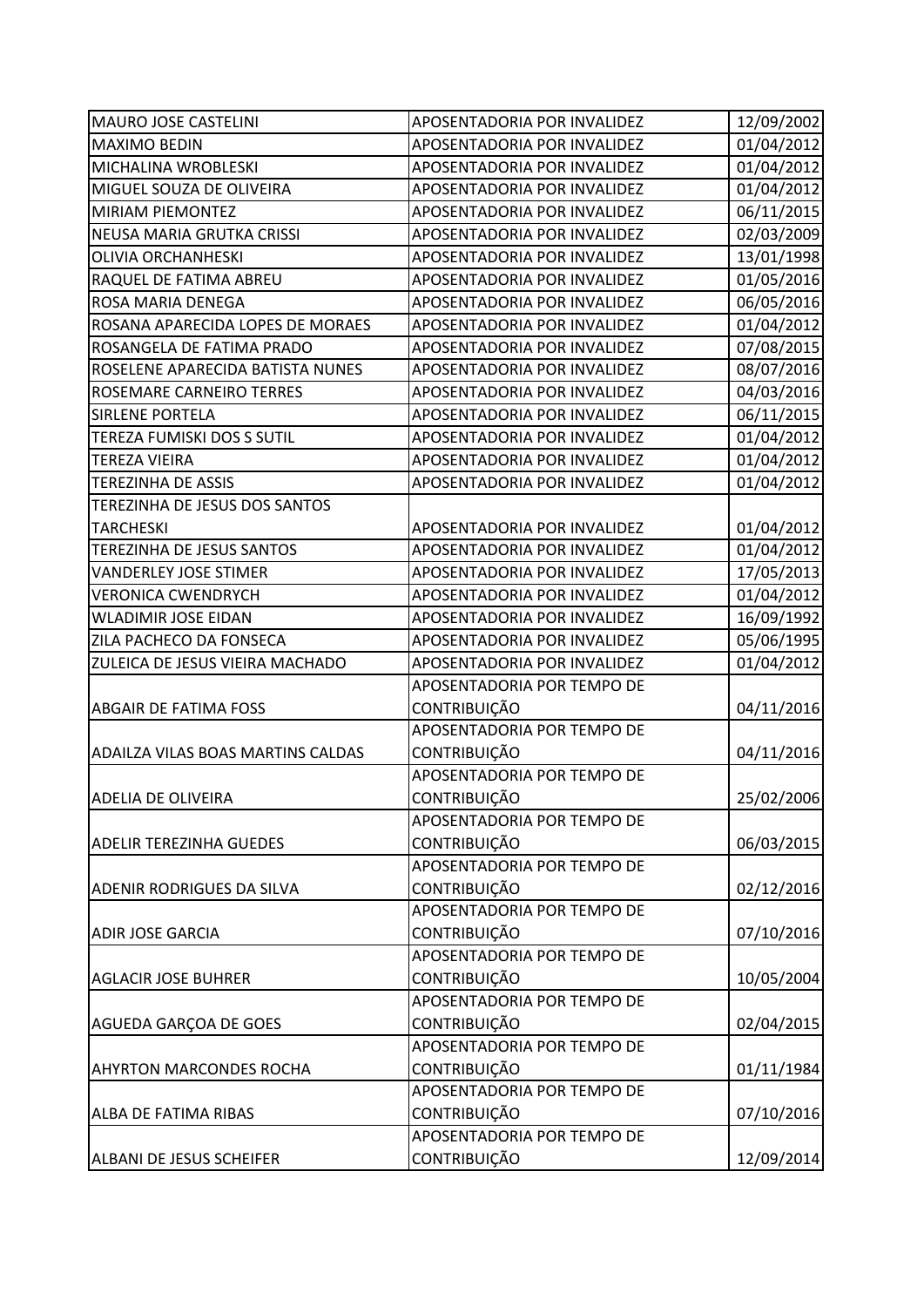|                                    | APOSENTADORIA POR TEMPO DE |            |
|------------------------------------|----------------------------|------------|
| ALDOVINO ALVES DE FARIAS           | <b>CONTRIBUIÇÃO</b>        | 10/08/2012 |
|                                    | APOSENTADORIA POR TEMPO DE |            |
| ALVARO DA SILVA RIBEIRO            | <b>CONTRIBUIÇÃO</b>        | 05/07/2013 |
|                                    | APOSENTADORIA POR TEMPO DE |            |
| ANA GELINSKI DE LIMA               | <b>CONTRIBUIÇÃO</b>        | 20/11/1995 |
|                                    | APOSENTADORIA POR TEMPO DE |            |
| ANA MARIA DA SILVA LIMA PAULENA    | <b>CONTRIBUIÇÃO</b>        | 17/05/2013 |
|                                    | APOSENTADORIA POR TEMPO DE |            |
| <b>ANA MARIA NUNES HEY</b>         | <b>CONTRIBUIÇÃO</b>        | 07/01/2017 |
|                                    | APOSENTADORIA POR TEMPO DE |            |
| ANA MARIA NUNES HEY                | CONTRIBUIÇÃO               | 14/10/2011 |
|                                    | APOSENTADORIA POR TEMPO DE |            |
| ANGELA MARIA ROCHA LOZOVE DE LIMA  | CONTRIBUIÇÃO               | 06/03/2015 |
|                                    | APOSENTADORIA POR TEMPO DE |            |
| ANGELA MARIA ROCHA LOZOVE DE LIMA  | CONTRIBUIÇÃO               | 15/06/2012 |
|                                    | APOSENTADORIA POR TEMPO DE |            |
| <b>ANGELICA MARCONDES DE SOUZA</b> | <b>CONTRIBUIÇÃO</b>        | 02/07/2010 |
|                                    | APOSENTADORIA POR TEMPO DE |            |
| <b>ANICE TERESINHA MACHADO</b>     | <b>CONTRIBUIÇÃO</b>        | 09/09/2008 |
|                                    | APOSENTADORIA POR TEMPO DE |            |
| <b>ANILDO SARTORI</b>              | <b>CONTRIBUIÇÃO</b>        | 04/03/2016 |
|                                    | APOSENTADORIA POR TEMPO DE |            |
| <b>ANTONIO CARLOS KOPPE</b>        | <b>CONTRIBUIÇÃO</b>        | 16/09/2011 |
|                                    | APOSENTADORIA POR TEMPO DE |            |
| <b>ANTONIO DIAS VIEIRA</b>         | CONTRIBUIÇÃO               | 12/03/1995 |
|                                    | APOSENTADORIA POR TEMPO DE |            |
| <b>ARGOS VON LINSINGEN</b>         | <b>CONTRIBUIÇÃO</b>        | 04/09/2015 |
|                                    | APOSENTADORIA POR TEMPO DE |            |
| <b>ARLETE CRISSI HOHL</b>          | <b>CONTRIBUIÇÃO</b>        | 27/04/1981 |
|                                    | APOSENTADORIA POR TEMPO DE |            |
| <b>BEATRIZ GARBACHEVSKI DANGUI</b> | <b>CONTRIBUIÇÃO</b>        | 07/10/2016 |
| BERNADETE APARECIDA DA CUNHA       | APOSENTADORIA POR TEMPO DE |            |
| <b>GALINSKI</b>                    | CONTRIBUIÇÃO               | 02/12/2016 |
|                                    | APOSENTADORIA POR TEMPO DE |            |
| CANDIDA RENI LIMA DE PAULA         | <b>CONTRIBUIÇÃO</b>        | 30/05/1995 |
|                                    | APOSENTADORIA POR TEMPO DE |            |
| <b>CARLOS ANTONIO ORTELHADO</b>    | CONTRIBUIÇÃO               | 13/03/1994 |
|                                    | APOSENTADORIA POR TEMPO DE |            |
| CARMELINDA DOS SANTOS SOUZA        | <b>CONTRIBUIÇÃO</b>        | 01/08/1963 |
|                                    | APOSENTADORIA POR TEMPO DE |            |
| CARMEM LUCIA MARCON BOEIRA         | <b>CONTRIBUIÇÃO</b>        | 05/11/2010 |
|                                    | APOSENTADORIA POR TEMPO DE |            |
| CARMEM LUIZA DOS SANTOS CRISSI     | <b>CONTRIBUIÇÃO</b>        | 15/05/2009 |
|                                    | APOSENTADORIA POR TEMPO DE |            |
| <b>CARMEN LUCIA MACHADO</b>        | <b>CONTRIBUIÇÃO</b>        | 15/04/2013 |
|                                    | APOSENTADORIA POR TEMPO DE |            |
| <b>CELIA IZABEL LIPPHAUS</b>       | CONTRIBUIÇÃO               | 02/01/2006 |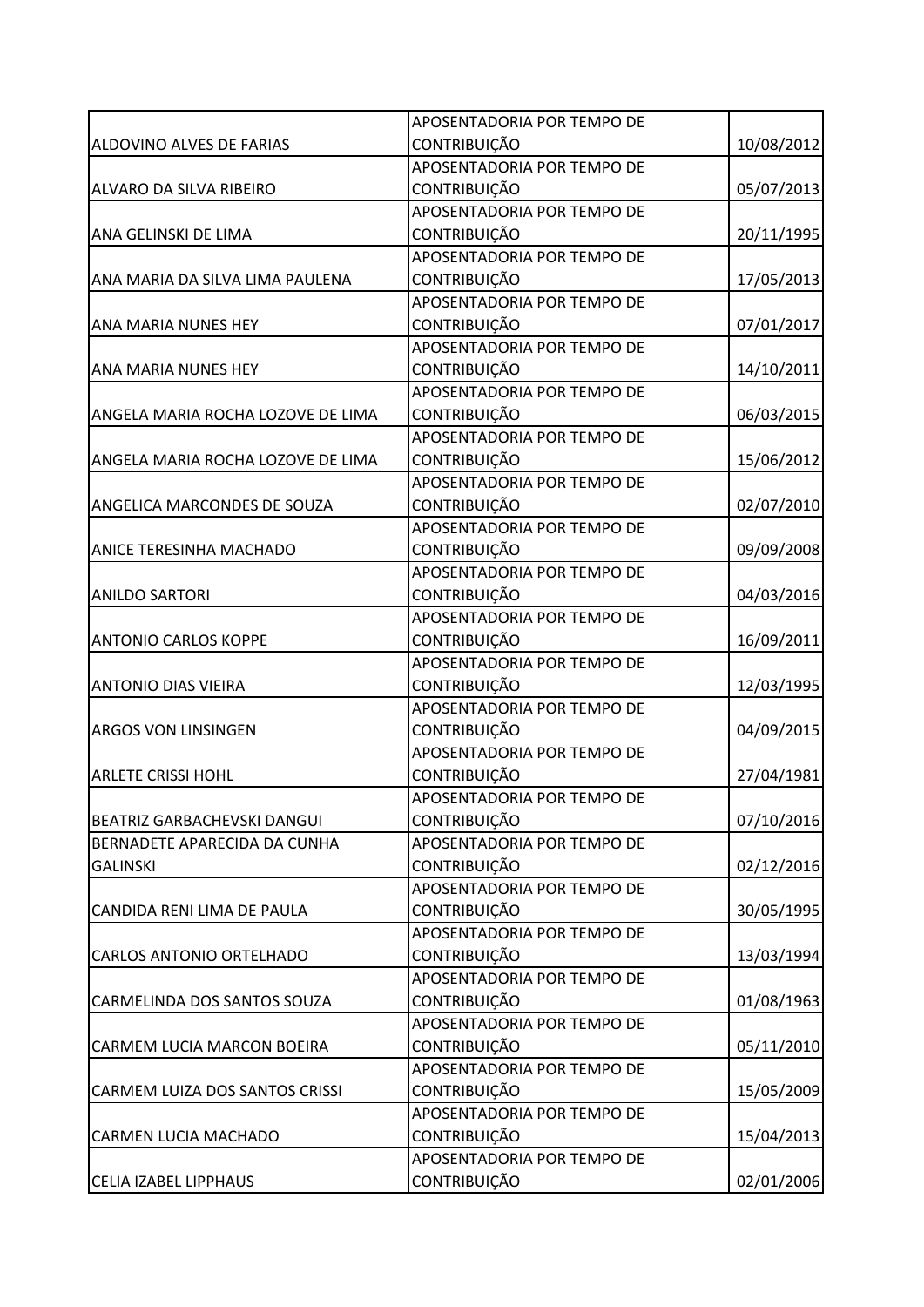| CHRISTIANE CHAVES KLOPFLEISCH DA      | APOSENTADORIA POR TEMPO DE |            |
|---------------------------------------|----------------------------|------------|
| <b>CUNHA</b>                          | <b>CONTRIBUIÇÃO</b>        | 07/01/2017 |
|                                       | APOSENTADORIA POR TEMPO DE |            |
| CLAUDETE APARECIDA CAMARGO MOREIRA    | <b>CONTRIBUIÇÃO</b>        | 03/06/2016 |
|                                       | APOSENTADORIA POR TEMPO DE |            |
| CLAUDIA MARIA MILAZZO CAGGIANO        | <b>CONTRIBUIÇÃO</b>        | 07/01/2017 |
|                                       | APOSENTADORIA POR TEMPO DE |            |
| <b>CLENIRA MARCONDES DENARDI</b>      | <b>CONTRIBUIÇÃO</b>        | 12/02/1996 |
|                                       | APOSENTADORIA POR TEMPO DE |            |
| <b>CLEONICE APARECIDA FRANCO GRUS</b> | <b>CONTRIBUIÇÃO</b>        | 06/10/2015 |
|                                       | APOSENTADORIA POR TEMPO DE |            |
| <b>CLEONICE OSTILHO LIMA</b>          | CONTRIBUIÇÃO               | 04/12/2015 |
|                                       | APOSENTADORIA POR TEMPO DE |            |
| <b>CLEONY FRANCO</b>                  | <b>CONTRIBUIÇÃO</b>        | 07/01/2017 |
|                                       | APOSENTADORIA POR TEMPO DE |            |
| CLEUSA MARIA KLOSTER DA SILVA         | CONTRIBUIÇÃO               | 06/03/2015 |
|                                       | APOSENTADORIA POR TEMPO DE |            |
| <b>CLEUSI APARECIDA FERREIRA</b>      | <b>CONTRIBUIÇÃO</b>        | 14/06/2013 |
|                                       | APOSENTADORIA POR TEMPO DE |            |
| <b>CLOTILDE BREY</b>                  | <b>CONTRIBUIÇÃO</b>        | 29/06/1998 |
|                                       | APOSENTADORIA POR TEMPO DE |            |
| CYNTHIA JACQUES MASSUCCI              | <b>CONTRIBUIÇÃO</b>        | 14/06/2013 |
|                                       | APOSENTADORIA POR TEMPO DE |            |
| DAISA DOS PASSOS GALESKI              | <b>CONTRIBUIÇÃO</b>        | 15/05/2009 |
|                                       | APOSENTADORIA POR TEMPO DE |            |
| DANIELA MARIA RIBEIRO BURKO           | CONTRIBUIÇÃO               | 07/01/2017 |
|                                       | APOSENTADORIA POR TEMPO DE |            |
| DEICI APARECIDA SCHIMIDT              | <b>CONTRIBUIÇÃO</b>        | 21/03/2014 |
|                                       | APOSENTADORIA POR TEMPO DE |            |
| <b>DENISE APARECIDA NUNES</b>         | CONTRIBUIÇÃO               | 07/01/2017 |
|                                       | APOSENTADORIA POR TEMPO DE |            |
| DENISE APARECIDA PULICHA DE GARAIS    | <b>CONTRIBUIÇÃO</b>        | 07/01/2017 |
|                                       | APOSENTADORIA POR TEMPO DE |            |
| <b>DENISE SIMONETTI MARCONDES</b>     | <b>CONTRIBUIÇÃO</b>        | 10/08/2012 |
|                                       | APOSENTADORIA POR TEMPO DE |            |
| DIAHIR MACHADO DE ALMEIDA SÉKULA      | <b>CONTRIBUIÇÃO</b>        | 13/07/1998 |
|                                       | APOSENTADORIA POR TEMPO DE |            |
| DILMARA MEXKO                         | <b>CONTRIBUIÇÃO</b>        | 10/10/2014 |
|                                       | APOSENTADORIA POR TEMPO DE |            |
| DIOCELI COSTA DE SOUZA                | CONTRIBUIÇÃO               | 08/04/2011 |
|                                       | APOSENTADORIA POR TEMPO DE |            |
| DIONEA DE MOURA WESTPHAL              | CONTRIBUIÇÃO               | 07/11/2008 |
|                                       | APOSENTADORIA POR TEMPO DE |            |
| DIRCE PENTEADO PETERLINI              | <b>CONTRIBUIÇÃO</b>        | 19/12/2006 |
|                                       | APOSENTADORIA POR TEMPO DE |            |
| DORAINA DE BELEM NUNES PEREIRA        | <b>CONTRIBUIÇÃO</b>        | 11/04/2014 |
|                                       | APOSENTADORIA POR TEMPO DE |            |
| DORALICE DE OLIVEIRA BAHLS            | CONTRIBUIÇÃO               | 02/07/2010 |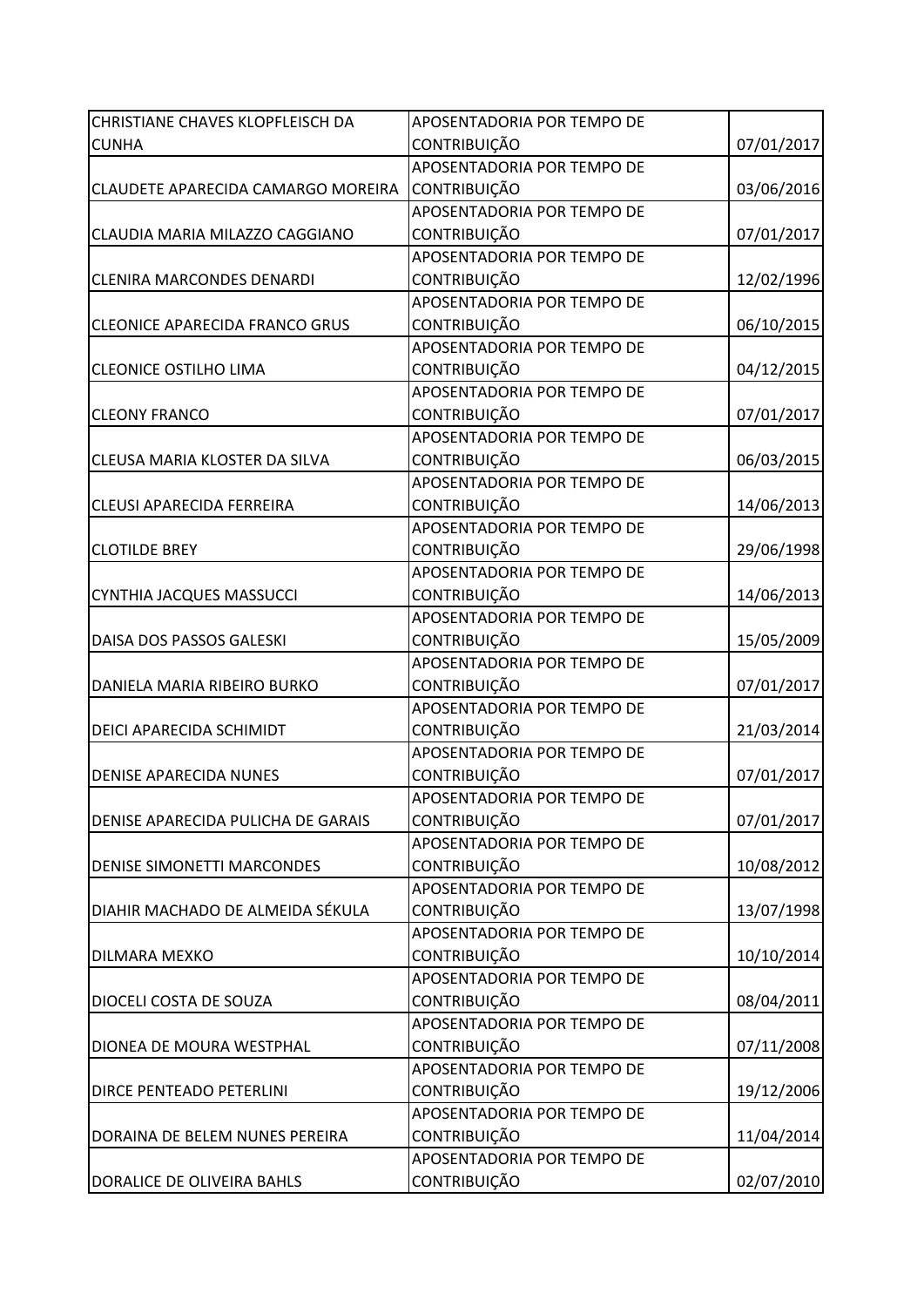|                                     | APOSENTADORIA POR TEMPO DE |            |
|-------------------------------------|----------------------------|------------|
| DULCE APARECIDA DOS SANTOS KORZUM   | <b>CONTRIBUIÇÃO</b>        | 06/05/2011 |
|                                     | APOSENTADORIA POR TEMPO DE |            |
| EDELVIRA LAURENTINO ALVES           | <b>CONTRIBUIÇÃO</b>        | 20/06/1991 |
|                                     | APOSENTADORIA POR TEMPO DE |            |
| EDITE ELENA MARCAO                  | <b>CONTRIBUIÇÃO</b>        | 02/05/1997 |
|                                     | APOSENTADORIA POR TEMPO DE |            |
| <b>ELCI INES CASTRO</b>             | <b>CONTRIBUIÇÃO</b>        | 30/11/2004 |
|                                     | APOSENTADORIA POR TEMPO DE |            |
| ELEUCI DE FATIMA ROCHA              | <b>CONTRIBUIÇÃO</b>        | 13/12/2013 |
|                                     | APOSENTADORIA POR TEMPO DE |            |
| ELIANA DE FATIMA COLLARES RODRIGUES | CONTRIBUIÇÃO               | 04/07/2015 |
|                                     | APOSENTADORIA POR TEMPO DE |            |
| <b>ELIZABETE AIRES CARVALHO</b>     | <b>CONTRIBUIÇÃO</b>        | 02/04/2015 |
|                                     | APOSENTADORIA POR TEMPO DE |            |
| ELIZABETH APARECIDA XAVIER          | <b>CONTRIBUIÇÃO</b>        | 09/08/2013 |
|                                     | APOSENTADORIA POR TEMPO DE |            |
| ELIZETHE APARECIDA DA SILVA         | CONTRIBUIÇÃO               | 07/10/2016 |
|                                     | APOSENTADORIA POR TEMPO DE |            |
| ELOINA JONSSON OLIVEIRA             | <b>CONTRIBUIÇÃO</b>        | 13/07/1998 |
|                                     | APOSENTADORIA POR TEMPO DE |            |
| ELOINA VEREA DE CAMPOS              | <b>CONTRIBUIÇÃO</b>        | 25/05/1983 |
|                                     | APOSENTADORIA POR TEMPO DE |            |
| <b>ELTON JOSE RIBAS</b>             | <b>CONTRIBUIÇÃO</b>        | 07/01/2017 |
|                                     | APOSENTADORIA POR TEMPO DE |            |
| ELVIRA ANNA MUDREK                  | CONTRIBUIÇÃO               | 02/12/2016 |
|                                     | APOSENTADORIA POR TEMPO DE |            |
| <b>EMILIA MARTINS KALIZAK</b>       | <b>CONTRIBUIÇÃO</b>        | 04/07/2015 |
|                                     | APOSENTADORIA POR TEMPO DE |            |
| ENI DE OLIVEIRA R LEUTNER           | <b>CONTRIBUIÇÃO</b>        | 11/04/1994 |
|                                     | APOSENTADORIA POR TEMPO DE |            |
| ERACELI MARIA WOINARSKI MOREIRA     | <b>CONTRIBUIÇÃO</b>        | 15/04/2016 |
|                                     | APOSENTADORIA POR TEMPO DE |            |
| <b>ERONDINA CARDOSO DE MATTOS</b>   | CONTRIBUIÇÃO               | 16/12/1988 |
|                                     | APOSENTADORIA POR TEMPO DE |            |
| <b>ERONI DE FATIMA PORTELA</b>      | <b>CONTRIBUIÇÃO</b>        | 16/05/2014 |
|                                     | APOSENTADORIA POR TEMPO DE |            |
| <b>ERTA SCHINEIDER SILVEIRO</b>     | CONTRIBUIÇÃO               | 01/12/2006 |
|                                     | APOSENTADORIA POR TEMPO DE |            |
| <b>ESTER TEREZINHA ABICALAFFE</b>   | <b>CONTRIBUIÇÃO</b>        | 01/08/1989 |
|                                     | APOSENTADORIA POR TEMPO DE |            |
| <b>EUGENIO RUCKEL</b>               | <b>CONTRIBUIÇÃO</b>        | 07/01/2017 |
|                                     | APOSENTADORIA POR TEMPO DE |            |
| <b>EULALIA GELINSKI</b>             | <b>CONTRIBUIÇÃO</b>        | 07/08/2015 |
|                                     | APOSENTADORIA POR TEMPO DE |            |
| <b>EUNICE HORST</b>                 | <b>CONTRIBUIÇÃO</b>        | 14/12/2012 |
|                                     | APOSENTADORIA POR TEMPO DE |            |
| EURALINA RAMOS DO PRADO             | CONTRIBUIÇÃO               | 02/12/2016 |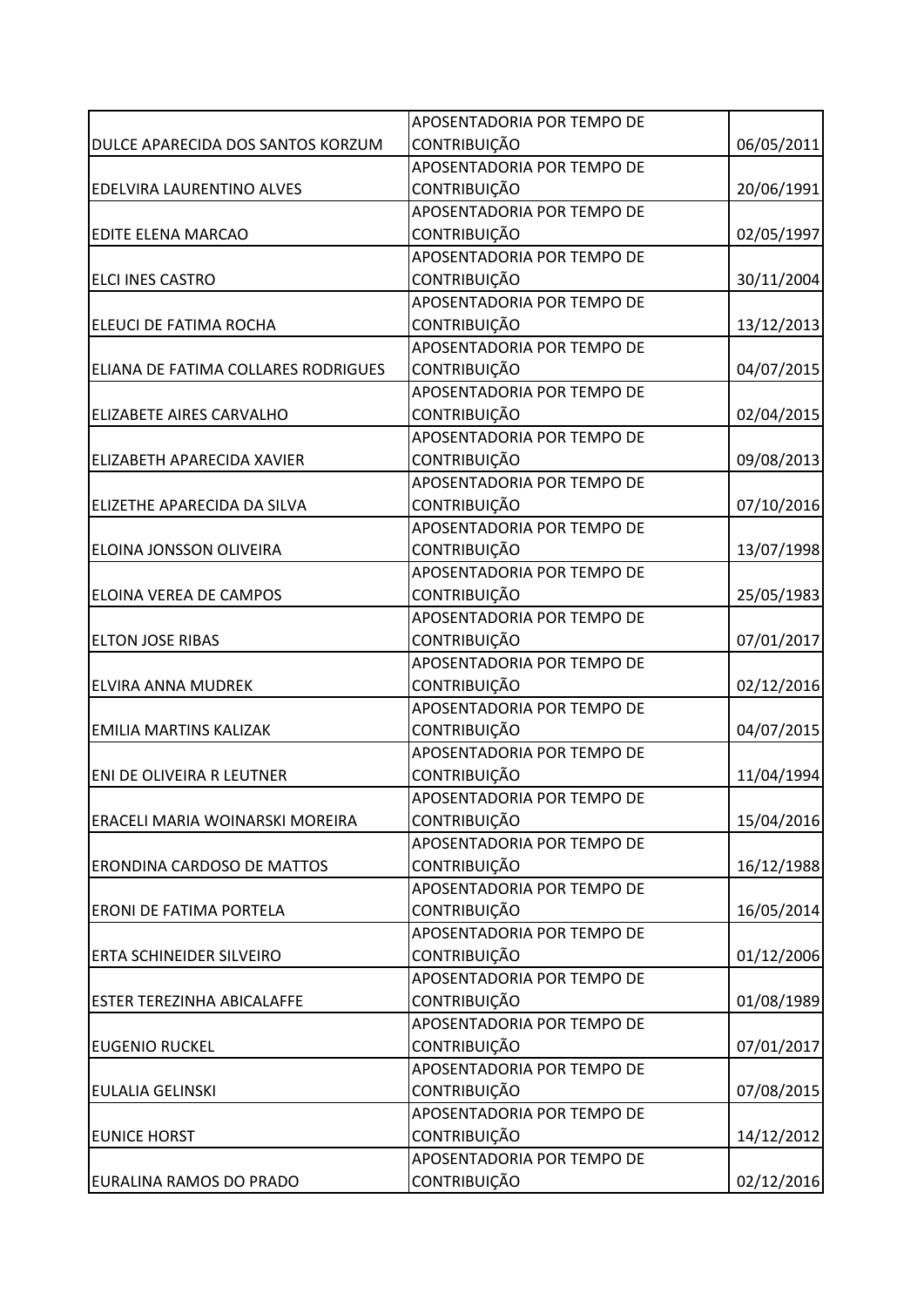|                                       | APOSENTADORIA POR TEMPO DE |            |
|---------------------------------------|----------------------------|------------|
| <b>EVA GOMES</b>                      | <b>CONTRIBUIÇÃO</b>        | 03/06/2016 |
|                                       | APOSENTADORIA POR TEMPO DE |            |
| <b>EVA VEIGA FERREIRA</b>             | <b>CONTRIBUIÇÃO</b>        | 10/06/2011 |
|                                       | APOSENTADORIA POR TEMPO DE |            |
| <b>FATIMA MARTINEZ SLOMP</b>          | <b>CONTRIBUIÇÃO</b>        | 14/11/2014 |
|                                       | APOSENTADORIA POR TEMPO DE |            |
| FLORA APARECIDA DIDUR VEIGA           | <b>CONTRIBUIÇÃO</b>        | 03/06/2016 |
|                                       | APOSENTADORIA POR TEMPO DE |            |
| FLORA APARECIDA DIDUR VEIGA           | <b>CONTRIBUIÇÃO</b>        | 04/03/2016 |
|                                       | APOSENTADORIA POR TEMPO DE |            |
| <b>GILDA TEREZINHA PRIMAK MAMEDE</b>  | CONTRIBUIÇÃO               | 17/05/2013 |
|                                       | APOSENTADORIA POR TEMPO DE |            |
| <b>GLACI RIBAS KRAMER</b>             | <b>CONTRIBUIÇÃO</b>        | 10/04/1995 |
|                                       | APOSENTADORIA POR TEMPO DE |            |
| GLAIR TERESINHA ELEUTERIO DE LIMA     | CONTRIBUIÇÃO               | 08/06/2007 |
|                                       | APOSENTADORIA POR TEMPO DE |            |
| HAIDEE MARQUES ESPINOLA               | <b>CONTRIBUIÇÃO</b>        | 01/08/1983 |
|                                       | APOSENTADORIA POR TEMPO DE |            |
| <b>HELENA ABIBE BERALDO FLOSI</b>     | <b>CONTRIBUIÇÃO</b>        | 02/05/1988 |
|                                       | APOSENTADORIA POR TEMPO DE |            |
| HELENA ANGELA DE CAMARGO RAMOS        | <b>CONTRIBUIÇÃO</b>        | 08/07/2016 |
|                                       | APOSENTADORIA POR TEMPO DE |            |
| <b>HELENA ANGELINA CESCON</b>         | <b>CONTRIBUIÇÃO</b>        | 11/04/2014 |
|                                       | APOSENTADORIA POR TEMPO DE |            |
| <b>HELENA DE ANDRADE</b>              | CONTRIBUIÇÃO               | 01/10/1998 |
|                                       | APOSENTADORIA POR TEMPO DE |            |
| <b>HELENA DZIURZA</b>                 | <b>CONTRIBUIÇÃO</b>        | 18/11/2011 |
|                                       | APOSENTADORIA POR TEMPO DE |            |
| <b>HELENA REGINA SOARES</b>           | CONTRIBUIÇÃO               | 08/08/2016 |
|                                       | APOSENTADORIA POR TEMPO DE |            |
| <b>HERLENE NAIR BASTOS</b>            | CONTRIBUIÇÃO               | 07/10/2016 |
|                                       | APOSENTADORIA POR TEMPO DE |            |
| <b>HERLENE NAIR BASTOS</b>            | CONTRIBUIÇÃO               | 18/11/2011 |
|                                       | APOSENTADORIA POR TEMPO DE |            |
| <b>HERNEDILENA RIOS DO NASCIMENTO</b> | <b>CONTRIBUIÇÃO</b>        | 28/04/2002 |
|                                       | APOSENTADORIA POR TEMPO DE |            |
| <b>HERONDI AIRES WAINER</b>           | CONTRIBUIÇÃO               | 11/07/2014 |
|                                       | APOSENTADORIA POR TEMPO DE |            |
| HONORINA LIMA DE SOUZA                | <b>CONTRIBUIÇÃO</b>        | 01/08/1983 |
|                                       | APOSENTADORIA POR TEMPO DE |            |
| <b>HUMBERTO PELLEGRINI MAIA</b>       | <b>CONTRIBUIÇÃO</b>        | 04/03/2016 |
|                                       | APOSENTADORIA POR TEMPO DE |            |
| ILMA APARECIDA GALVAO PEREIRA         | <b>CONTRIBUIÇÃO</b>        | 12/09/2014 |
|                                       | APOSENTADORIA POR TEMPO DE |            |
| ILONA TEREZINHA GATTRINGER DE MACEDO  | <b>CONTRIBUIÇÃO</b>        | 08/08/2014 |
|                                       | APOSENTADORIA POR TEMPO DE |            |
| <b>INES MOREIRA DE SOUZA</b>          | CONTRIBUIÇÃO               | 06/06/2014 |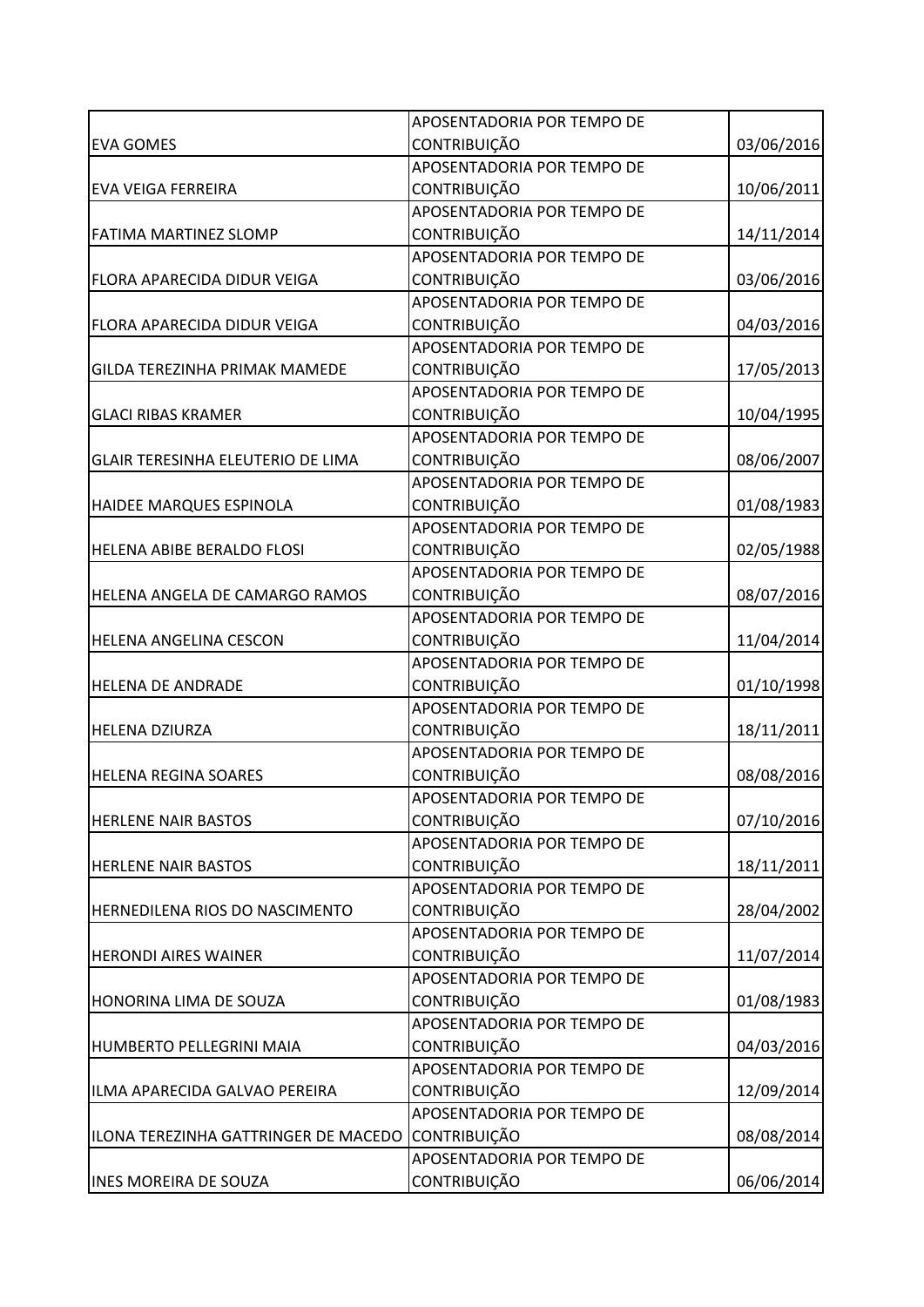|                                           | APOSENTADORIA POR TEMPO DE |            |
|-------------------------------------------|----------------------------|------------|
| <b>INEZ DA APARECIDA MIKULIS</b>          | <b>CONTRIBUIÇÃO</b>        | 08/04/2011 |
|                                           | APOSENTADORIA POR TEMPO DE |            |
| <b>IONE TEREZINHA ROCHA VIEIRA</b>        | CONTRIBUIÇÃO               | 06/11/2015 |
|                                           | APOSENTADORIA POR TEMPO DE |            |
| <b>IRENE FERNANDES SILVERIO FILIPOSKI</b> | <b>CONTRIBUIÇÃO</b>        | 17/05/2013 |
|                                           | APOSENTADORIA POR TEMPO DE |            |
| <b>IRENE POCZYNEK</b>                     | <b>CONTRIBUIÇÃO</b>        | 08/07/2016 |
|                                           | APOSENTADORIA POR TEMPO DE |            |
| <b>IRIS MENEGHINI BORELLI</b>             | <b>CONTRIBUIÇÃO</b>        | 15/04/2016 |
|                                           | APOSENTADORIA POR TEMPO DE |            |
| <b>IRIS MENEGHINI BORELLI</b>             | CONTRIBUIÇÃO               | 22/02/2014 |
|                                           | APOSENTADORIA POR TEMPO DE |            |
| <b>ISAURA SYRITIUK CORDEIRO</b>           | <b>CONTRIBUIÇÃO</b>        | 15/05/1992 |
|                                           | APOSENTADORIA POR TEMPO DE |            |
| <b>IVETE PAIVA</b>                        | CONTRIBUIÇÃO               | 08/05/2015 |
|                                           | APOSENTADORIA POR TEMPO DE |            |
| <b>IZABEL CRISTINA CONTI</b>              | <b>CONTRIBUIÇÃO</b>        | 01/06/2015 |
|                                           | APOSENTADORIA POR TEMPO DE |            |
| JOANA APARECIDA MORAES SANTOS             | <b>CONTRIBUIÇÃO</b>        | 04/11/2016 |
|                                           | APOSENTADORIA POR TEMPO DE |            |
| JOAO LUIZ MARTINS DE OLIVEIRA             | <b>CONTRIBUIÇÃO</b>        | 07/01/2017 |
|                                           | APOSENTADORIA POR TEMPO DE |            |
| JOAO MARIA JUSCOSKI DA SILVA              | <b>CONTRIBUIÇÃO</b>        | 08/05/2015 |
|                                           | APOSENTADORIA POR TEMPO DE |            |
| JOSE GUILHERME DE OLIVEIRA BUGANO         | CONTRIBUIÇÃO               | 04/09/2015 |
|                                           | APOSENTADORIA POR TEMPO DE |            |
| <b>JOSE HAMILTON NUNES</b>                | <b>CONTRIBUIÇÃO</b>        | 14/10/2011 |
|                                           | APOSENTADORIA POR TEMPO DE |            |
| JOSELIA MARIA SIQUEIRA FARIA              | <b>CONTRIBUIÇÃO</b>        | 02/12/1996 |
|                                           | APOSENTADORIA POR TEMPO DE |            |
| JUCIMERE APARECIDA PANIZZAN               | <b>CONTRIBUIÇÃO</b>        | 02/04/2015 |
|                                           | APOSENTADORIA POR TEMPO DE |            |
| JUSSARA DE ROCCO LARA                     | CONTRIBUIÇÃO               | 29/05/2008 |
|                                           | APOSENTADORIA POR TEMPO DE |            |
| KATIA CRISTINA UMBURANAS NASCIMENTO       | CONTRIBUIÇÃO               | 04/11/2016 |
|                                           | APOSENTADORIA POR TEMPO DE |            |
| <b>LADY BIALUK</b>                        | CONTRIBUIÇÃO               | 14/11/2014 |
|                                           | APOSENTADORIA POR TEMPO DE |            |
| <b>LENITA GOMES AMARAL</b>                | <b>CONTRIBUIÇÃO</b>        | 17/09/1990 |
|                                           | APOSENTADORIA POR TEMPO DE |            |
| <b>LEONARDO KRYSA</b>                     | <b>CONTRIBUIÇÃO</b>        | 04/09/2015 |
|                                           | APOSENTADORIA POR TEMPO DE |            |
| <b>LEONI HECK CARDOSO</b>                 | <b>CONTRIBUIÇÃO</b>        | 09/03/2013 |
|                                           | APOSENTADORIA POR TEMPO DE |            |
| <b>LEONILDA ZANONA</b>                    | <b>CONTRIBUIÇÃO</b>        | 29/12/2008 |
|                                           | APOSENTADORIA POR TEMPO DE |            |
| <b>LEONY DELOURDES CAMARGO</b>            | CONTRIBUIÇÃO               | 07/06/2013 |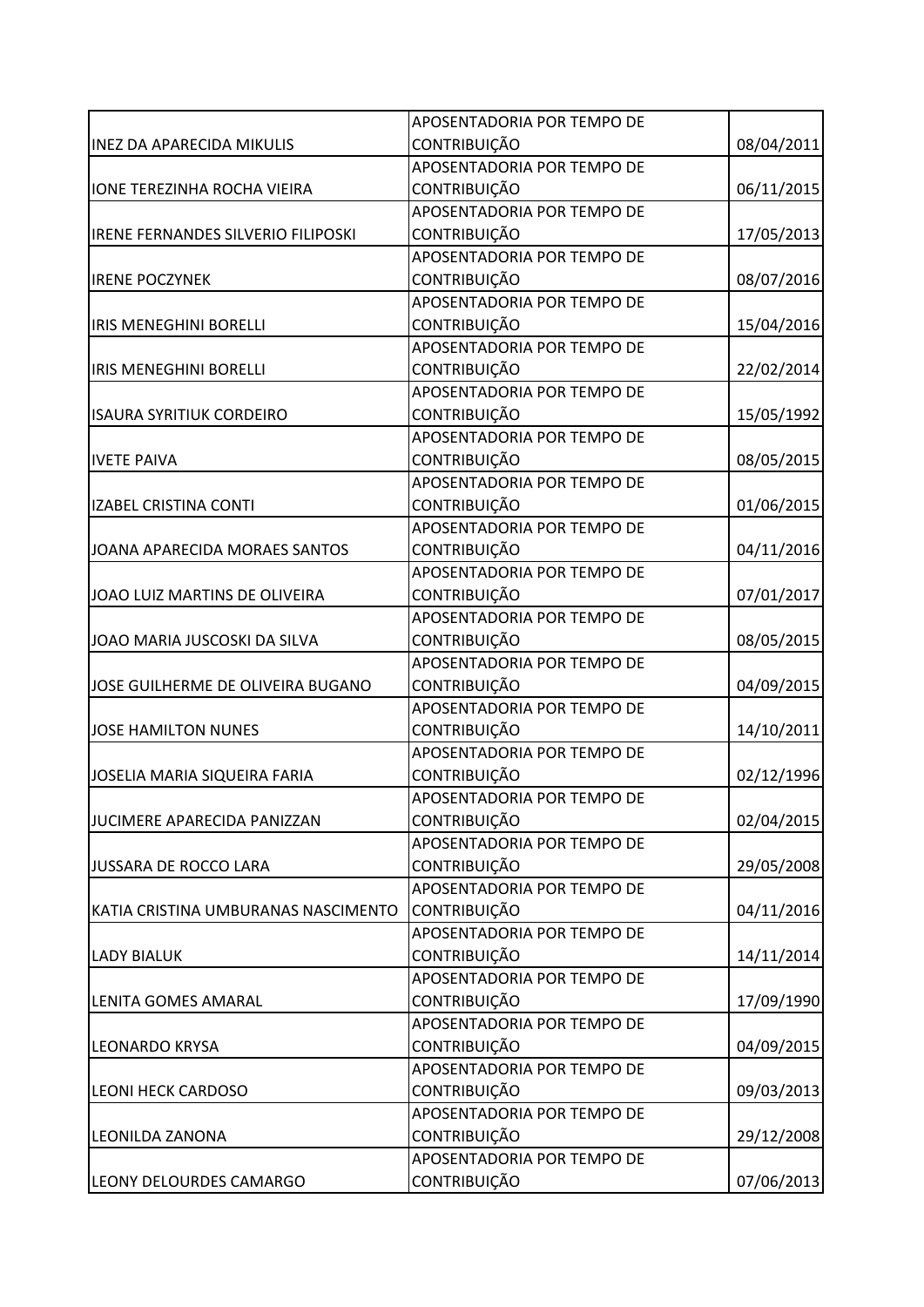|                                    | APOSENTADORIA POR TEMPO DE |            |
|------------------------------------|----------------------------|------------|
| LEVINA CLERIA RIOS                 | <b>CONTRIBUIÇÃO</b>        | 08/05/2015 |
|                                    | APOSENTADORIA POR TEMPO DE |            |
| LUCI DE FATIMA GARCIA              | <b>CONTRIBUIÇÃO</b>        | 02/12/2016 |
|                                    | APOSENTADORIA POR TEMPO DE |            |
| LUCI MARIA RAIBIDA BANCZEK         | <b>CONTRIBUIÇÃO</b>        | 16/09/2011 |
|                                    | APOSENTADORIA POR TEMPO DE |            |
| LUIZ CARLOS DE LIMA                | <b>CONTRIBUIÇÃO</b>        | 14/10/1996 |
|                                    | APOSENTADORIA POR TEMPO DE |            |
| LUIZA FERREIRA CALDAS              | <b>CONTRIBUIÇÃO</b>        | 29/05/2009 |
|                                    | APOSENTADORIA POR TEMPO DE |            |
| <b>LURDES DE ABREU FERREIRA</b>    | CONTRIBUIÇÃO               | 17/05/2013 |
|                                    | APOSENTADORIA POR TEMPO DE |            |
| LUVALCY LORENZI FRANCO             | <b>CONTRIBUIÇÃO</b>        | 13/09/2013 |
|                                    | APOSENTADORIA POR TEMPO DE |            |
| <b>MADALENA KOLODA RODRIGUES</b>   | CONTRIBUIÇÃO               | 02/09/1993 |
|                                    | APOSENTADORIA POR TEMPO DE |            |
| <b>MAFALDA HORNICH MARCAL</b>      | CONTRIBUIÇÃO               | 08/07/2016 |
|                                    | APOSENTADORIA POR TEMPO DE |            |
| MARCIA APARECIDA DE G PONTES       | <b>CONTRIBUIÇÃO</b>        | 04/07/2015 |
|                                    | APOSENTADORIA POR TEMPO DE |            |
| MARCIA ISABEL MARTINEZ JACOMEL     | <b>CONTRIBUIÇÃO</b>        | 16/10/2012 |
|                                    | APOSENTADORIA POR TEMPO DE |            |
| MARGARIDA NELSA MUDRYK             | <b>CONTRIBUIÇÃO</b>        | 10/10/2014 |
|                                    | APOSENTADORIA POR TEMPO DE |            |
| MARGARIDA NELSA MUDRYK             | CONTRIBUIÇÃO               | 23/07/2012 |
|                                    | APOSENTADORIA POR TEMPO DE |            |
| MARIA APARECIDA MACHADO PINTO      | <b>CONTRIBUIÇÃO</b>        | 10/12/2010 |
|                                    | APOSENTADORIA POR TEMPO DE |            |
| <b>MARIA APARECIDA NUNES</b>       | <b>CONTRIBUIÇÃO</b>        | 10/08/2012 |
|                                    | APOSENTADORIA POR TEMPO DE |            |
| <b>MARIA APARECIDA PRESTES</b>     | <b>CONTRIBUIÇÃO</b>        | 03/06/2016 |
|                                    | APOSENTADORIA POR TEMPO DE |            |
| <b>MARIA BERNADETE B PRESTES</b>   | CONTRIBUIÇÃO               | 04/09/2015 |
| MARIA BERNADETE SCHWALZ DO         | APOSENTADORIA POR TEMPO DE |            |
| <b>NASCIMENTO</b>                  | <b>CONTRIBUIÇÃO</b>        | 08/08/2016 |
|                                    | APOSENTADORIA POR TEMPO DE |            |
| <b>MARIA CAMILLO BORGES</b>        | CONTRIBUIÇÃO               | 02/07/2010 |
|                                    | APOSENTADORIA POR TEMPO DE |            |
| <b>MARIA CANDIDA ANTUNES KULTZ</b> | <b>CONTRIBUIÇÃO</b>        | 04/03/2016 |
|                                    | APOSENTADORIA POR TEMPO DE |            |
| MARIA CERICATO DAMIANI             | <b>CONTRIBUIÇÃO</b>        | 30/08/1998 |
|                                    | APOSENTADORIA POR TEMPO DE |            |
| MARIA CLARISSE DE MORAES SEIXAS    | <b>CONTRIBUIÇÃO</b>        | 13/09/2013 |
|                                    | APOSENTADORIA POR TEMPO DE |            |
| MARIA CLARISSE DE MORAES SEIXAS    | <b>CONTRIBUIÇÃO</b>        | 17/05/2013 |
|                                    | APOSENTADORIA POR TEMPO DE |            |
| MARIA DA CONCEIÇAO FARAGO UNGER    | CONTRIBUIÇÃO               | 02/09/2016 |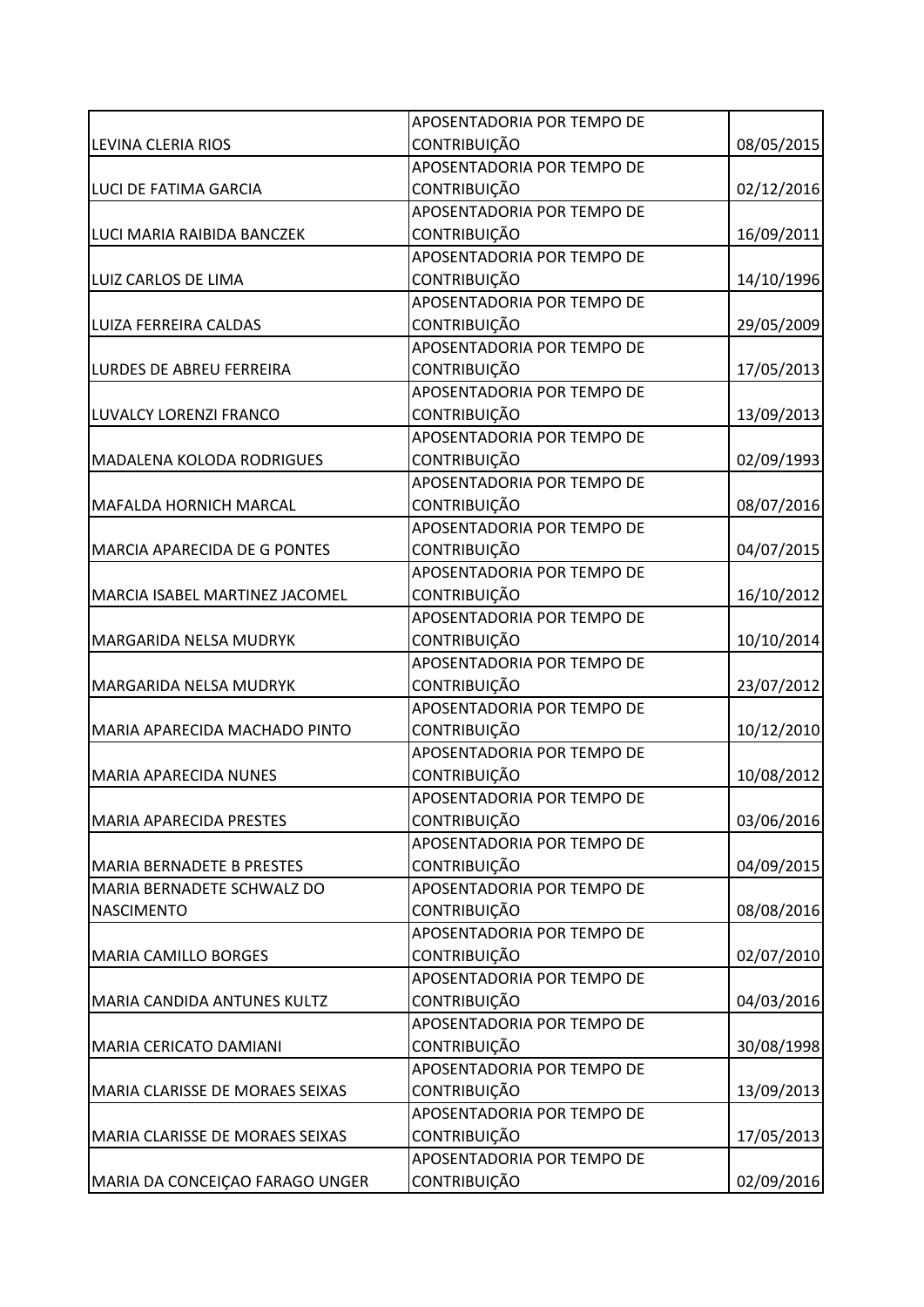|                                    | APOSENTADORIA POR TEMPO DE |            |
|------------------------------------|----------------------------|------------|
| <b>MARIA DA GLORIA BASSO</b>       | <b>CONTRIBUIÇÃO</b>        | 11/07/2014 |
|                                    | APOSENTADORIA POR TEMPO DE |            |
| <b>MARIA DA LUZ RAMOS</b>          | <b>CONTRIBUIÇÃO</b>        | 25/02/2006 |
|                                    | APOSENTADORIA POR TEMPO DE |            |
| MARIA DAS GRACAS DE F BRITO        | <b>CONTRIBUIÇÃO</b>        | 21/09/2012 |
|                                    | APOSENTADORIA POR TEMPO DE |            |
| MARIA DAS GRACAS GOUVEA            | <b>CONTRIBUIÇÃO</b>        | 11/07/2014 |
|                                    | APOSENTADORIA POR TEMPO DE |            |
| MARIA DE FATIMA B RAMOS            | <b>CONTRIBUIÇÃO</b>        | 16/12/2011 |
|                                    | APOSENTADORIA POR TEMPO DE |            |
| <b>MARIA DE FATIMA MENDES</b>      | CONTRIBUIÇÃO               | 17/10/2013 |
|                                    | APOSENTADORIA POR TEMPO DE |            |
| MARIA DE FATIMA POLLI PENTEADO     | CONTRIBUIÇÃO               | 18/09/1998 |
|                                    | APOSENTADORIA POR TEMPO DE |            |
| MARIA DE LOURDES FERREIRA          | CONTRIBUIÇÃO               | 07/08/2015 |
|                                    | APOSENTADORIA POR TEMPO DE |            |
| <b>MARIA DELURDES MACHADO</b>      | <b>CONTRIBUIÇÃO</b>        | 01/08/1983 |
|                                    | APOSENTADORIA POR TEMPO DE |            |
| MARIA DO ROCIO CAMARGO RIBEIRO     | <b>CONTRIBUIÇÃO</b>        | 05/04/1995 |
|                                    | APOSENTADORIA POR TEMPO DE |            |
| <b>MARIA DO ROCIO MONTEIRO</b>     | <b>CONTRIBUIÇÃO</b>        | 22/04/2013 |
|                                    | APOSENTADORIA POR TEMPO DE |            |
| <b>MARIA DORAIR CORDEIRO PINTO</b> | <b>CONTRIBUIÇÃO</b>        | 03/06/2016 |
|                                    | APOSENTADORIA POR TEMPO DE |            |
| MARIA DORVALINA CABRAL             | CONTRIBUIÇÃO               | 13/12/1990 |
|                                    | APOSENTADORIA POR TEMPO DE |            |
| MARIA ELENA DA SILVA               | <b>CONTRIBUIÇÃO</b>        | 15/10/2005 |
|                                    | APOSENTADORIA POR TEMPO DE |            |
| MARIA ELIZABETH DA ROCHA           | CONTRIBUIÇÃO               | 08/06/2015 |
|                                    | APOSENTADORIA POR TEMPO DE |            |
| MARIA HELENA DE MORAIS             | <b>CONTRIBUIÇÃO</b>        | 10/08/2012 |
|                                    | APOSENTADORIA POR TEMPO DE |            |
| <b>MARIA JOANA DOS SANTOS</b>      | <b>CONTRIBUIÇÃO</b>        | 11/07/2014 |
|                                    | APOSENTADORIA POR TEMPO DE |            |
| MARIA JOSE MANDU R RIBAS           | <b>CONTRIBUIÇÃO</b>        | 08/07/2016 |
|                                    | APOSENTADORIA POR TEMPO DE |            |
| <b>MARIA JOSE MEROTO</b>           | CONTRIBUIÇÃO               | 08/08/2016 |
|                                    | APOSENTADORIA POR TEMPO DE |            |
| MARIA LIDIA MARCONDES HARMUCH      | <b>CONTRIBUIÇÃO</b>        | 17/09/1990 |
|                                    | APOSENTADORIA POR TEMPO DE |            |
| <b>MARIA LUCIANE COSTA</b>         | <b>CONTRIBUIÇÃO</b>        | 17/05/2013 |
|                                    | APOSENTADORIA POR TEMPO DE |            |
| <b>MARIA LUIZA VOICHICOSKI</b>     | <b>CONTRIBUIÇÃO</b>        | 04/09/2015 |
|                                    | APOSENTADORIA POR TEMPO DE |            |
| MARIA MACHULA RICCI                | <b>CONTRIBUIÇÃO</b>        | 15/07/1985 |
|                                    | APOSENTADORIA POR TEMPO DE |            |
| MARIA MARILENE FERNADES ANCIUTTI   | <b>CONTRIBUIÇÃO</b>        | 01/01/2004 |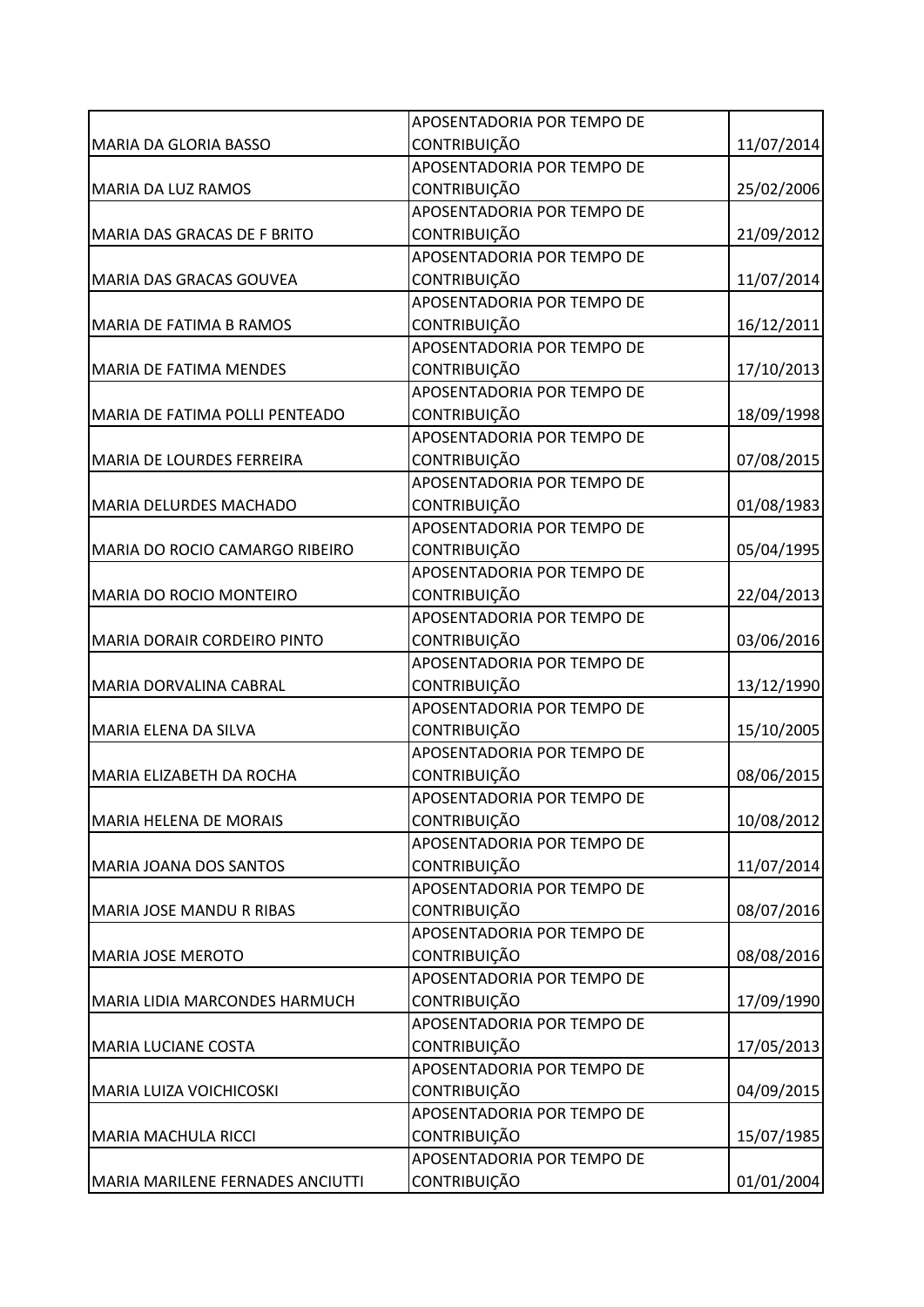|                                           | APOSENTADORIA POR TEMPO DE |            |
|-------------------------------------------|----------------------------|------------|
| MARIA MISTARDA PEREIRA PASSOS             | <b>CONTRIBUIÇÃO</b>        | 07/10/2016 |
|                                           | APOSENTADORIA POR TEMPO DE |            |
| MARIA NATALINA HAAG SIQUEIRA              | <b>CONTRIBUIÇÃO</b>        | 04/11/2016 |
|                                           | APOSENTADORIA POR TEMPO DE |            |
| MARIA NOILI DE OLIVEIRA                   | <b>CONTRIBUIÇÃO</b>        | 02/09/2016 |
|                                           | APOSENTADORIA POR TEMPO DE |            |
| <b>MARIA OLGA FIUZA</b>                   | <b>CONTRIBUIÇÃO</b>        | 15/02/2014 |
|                                           | APOSENTADORIA POR TEMPO DE |            |
| MARIA ROSA ZENTIL DA SILVA                | <b>CONTRIBUIÇÃO</b>        | 10/01/1986 |
|                                           | APOSENTADORIA POR TEMPO DE |            |
| MARIA SCHUSKO DE RAMOS                    | CONTRIBUIÇÃO               | 18/05/2007 |
|                                           | APOSENTADORIA POR TEMPO DE |            |
| <b>MARIA TEREZA DO NASCIMENTO PRESTES</b> | <b>CONTRIBUIÇÃO</b>        | 03/06/2016 |
|                                           | APOSENTADORIA POR TEMPO DE |            |
| MARIA TEREZINHA DOS SANTOS KURTA          | CONTRIBUIÇÃO               | 08/04/2011 |
|                                           | APOSENTADORIA POR TEMPO DE |            |
| MARIA TEREZINHA O DOS SANTOS              | <b>CONTRIBUIÇÃO</b>        | 07/05/2001 |
|                                           | APOSENTADORIA POR TEMPO DE |            |
| MARICELI DAS GRACAS WAINER DE SOUZA       | <b>CONTRIBUIÇÃO</b>        | 08/07/2016 |
|                                           | APOSENTADORIA POR TEMPO DE |            |
| MARILEA MOSCALESQUE GARCIA                | <b>CONTRIBUIÇÃO</b>        | 04/09/1998 |
|                                           | APOSENTADORIA POR TEMPO DE |            |
| <b>MARILENE FOLDA RIOS</b>                | <b>CONTRIBUIÇÃO</b>        | 15/04/2016 |
|                                           | APOSENTADORIA POR TEMPO DE |            |
| <b>MARILUCE RIBAS</b>                     | CONTRIBUIÇÃO               | 08/08/2016 |
|                                           | APOSENTADORIA POR TEMPO DE |            |
| MARINEZ PERUZZO CAVICHIOLI                | <b>CONTRIBUIÇÃO</b>        | 09/09/2008 |
|                                           | APOSENTADORIA POR TEMPO DE |            |
| MARIZA DE LOURDES BUCH                    | <b>CONTRIBUIÇÃO</b>        | 15/06/2012 |
|                                           | APOSENTADORIA POR TEMPO DE |            |
| MARLENE DE SOUZA SANTOS                   | <b>CONTRIBUIÇÃO</b>        | 08/07/2011 |
|                                           | APOSENTADORIA POR TEMPO DE |            |
| MARLI TEREZINHA D KUBLINSKI               | CONTRIBUIÇÃO               | 09/03/2013 |
|                                           | APOSENTADORIA POR TEMPO DE |            |
| <b>MARLY ROSICLER R WOLOCHAT</b>          | <b>CONTRIBUIÇÃO</b>        | 02/07/2010 |
|                                           | APOSENTADORIA POR TEMPO DE |            |
| MIRIAN TEREZA DA ROCHA SANTOS             | CONTRIBUIÇÃO               | 17/05/2013 |
|                                           | APOSENTADORIA POR TEMPO DE |            |
| <b>NELSI REICHERT</b>                     | <b>CONTRIBUIÇÃO</b>        | 08/07/2016 |
|                                           | APOSENTADORIA POR TEMPO DE |            |
| <b>NEURA MARCONDES</b>                    | <b>CONTRIBUIÇÃO</b>        | 10/12/2010 |
|                                           | APOSENTADORIA POR TEMPO DE |            |
| <b>NEUZA MARIA MARTINS</b>                | <b>CONTRIBUIÇÃO</b>        | 05/11/2010 |
|                                           | APOSENTADORIA POR TEMPO DE |            |
| NEUZA MARIA SOARES DANGUI                 | CONTRIBUIÇÃO               | 08/07/2016 |
|                                           | APOSENTADORIA POR TEMPO DE |            |
| NEUZA REGINA PIRES DE OLIVEIRA            | <b>CONTRIBUIÇÃO</b>        | 07/10/2016 |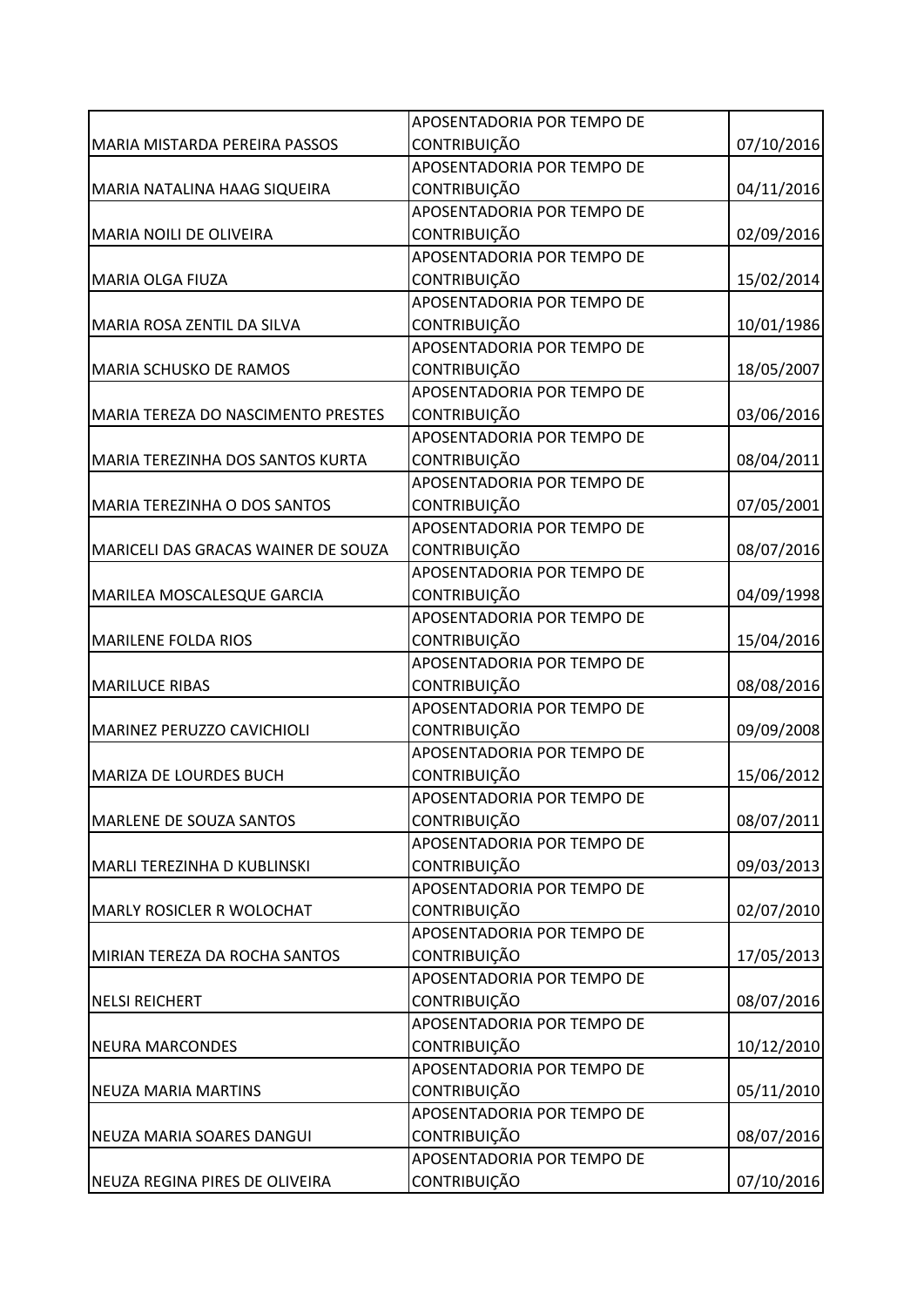|                                      | APOSENTADORIA POR TEMPO DE        |            |
|--------------------------------------|-----------------------------------|------------|
| <b>NEWTON BASTOS FERREIRA JUNIOR</b> | <b>CONTRIBUIÇÃO</b>               | 01/01/2004 |
|                                      | APOSENTADORIA POR TEMPO DE        |            |
| NILCEIA DE PAULA DA SILVA            | <b>CONTRIBUIÇÃO</b>               | 20/01/2012 |
|                                      | APOSENTADORIA POR TEMPO DE        |            |
| NILZA ANTUNES DA SILVA               | <b>CONTRIBUIÇÃO</b>               | 27/08/2001 |
|                                      | APOSENTADORIA POR TEMPO DE        |            |
| NIVALDO PEREIRA DE SOUZA             | <b>CONTRIBUIÇÃO</b>               | 08/05/2015 |
|                                      | APOSENTADORIA POR TEMPO DE        |            |
| ODETE RODRIGUES DOS SANTOS           | <b>CONTRIBUIÇÃO</b>               | 12/09/2014 |
|                                      | APOSENTADORIA POR TEMPO DE        |            |
| <b>ODETH RAULIK PUPO</b>             | CONTRIBUIÇÃO                      | 13/04/1998 |
|                                      | APOSENTADORIA POR TEMPO DE        |            |
| <b>OLINDA MUZZOLON</b>               | <b>CONTRIBUIÇÃO</b>               | 02/09/2016 |
|                                      | <b>APOSENTADORIA POR TEMPO DE</b> |            |
| OLIVIA DA SILVA RIBEIRO              | CONTRIBUIÇÃO                      | 21/10/1997 |
|                                      | APOSENTADORIA POR TEMPO DE        |            |
| OLIVIO RIBEIRO ROSSETIN              | CONTRIBUIÇÃO                      | 01/03/1990 |
|                                      | APOSENTADORIA POR TEMPO DE        |            |
| <b>ONDINA MOREIRA PRESTES</b>        | <b>CONTRIBUIÇÃO</b>               | 23/09/1992 |
|                                      | APOSENTADORIA POR TEMPO DE        |            |
| ONEIDE DO VALE BARROS                | <b>CONTRIBUIÇÃO</b>               | 09/09/2008 |
|                                      | APOSENTADORIA POR TEMPO DE        |            |
| OSVALDO FERREIRA BANDEIRA            | <b>CONTRIBUIÇÃO</b>               | 11/09/1992 |
|                                      | APOSENTADORIA POR TEMPO DE        |            |
| OSVALDO FRANCISCO RIBEIRO            | CONTRIBUIÇÃO                      | 31/05/2007 |
|                                      | APOSENTADORIA POR TEMPO DE        |            |
| PEDRO VILSO PADILHA DA ROSA          | <b>CONTRIBUIÇÃO</b>               | 03/06/2016 |
|                                      | APOSENTADORIA POR TEMPO DE        |            |
| PERCIVAL ALVES RIBEIRO               | CONTRIBUIÇÃO                      | 22/10/2010 |
|                                      | APOSENTADORIA POR TEMPO DE        |            |
| RAQUEL ALVES RABELLO                 | <b>CONTRIBUIÇÃO</b>               | 16/10/2012 |
|                                      | APOSENTADORIA POR TEMPO DE        |            |
| RAQUEL APARECIDA E GOES              | CONTRIBUIÇÃO                      | 27/02/2009 |
|                                      | APOSENTADORIA POR TEMPO DE        |            |
| RAQUEL BENVENUTTI MARCONDES          | <b>CONTRIBUIÇÃO</b>               | 09/03/2013 |
|                                      | APOSENTADORIA POR TEMPO DE        |            |
| RAQUEL BENVENUTTI MARCONDES          | CONTRIBUIÇÃO                      | 17/02/2012 |
|                                      | APOSENTADORIA POR TEMPO DE        |            |
| RAQUEL TEIXEIRA                      | <b>CONTRIBUIÇÃO</b>               | 18/08/1988 |
|                                      | APOSENTADORIA POR TEMPO DE        |            |
| REGINA DE CARVALHO LACERDA           | <b>CONTRIBUIÇÃO</b>               | 04/11/2016 |
|                                      | APOSENTADORIA POR TEMPO DE        |            |
| REGINA MARIA WOLOCHATYI              | <b>CONTRIBUIÇÃO</b>               | 15/04/2016 |
|                                      | APOSENTADORIA POR TEMPO DE        |            |
| RENILDA DE MIRANDA LIMA MARTINS      | <b>CONTRIBUIÇÃO</b>               | 08/08/2016 |
|                                      | APOSENTADORIA POR TEMPO DE        |            |
| RITA ANTONIA DO N SILVA              | CONTRIBUIÇÃO                      | 20/01/1992 |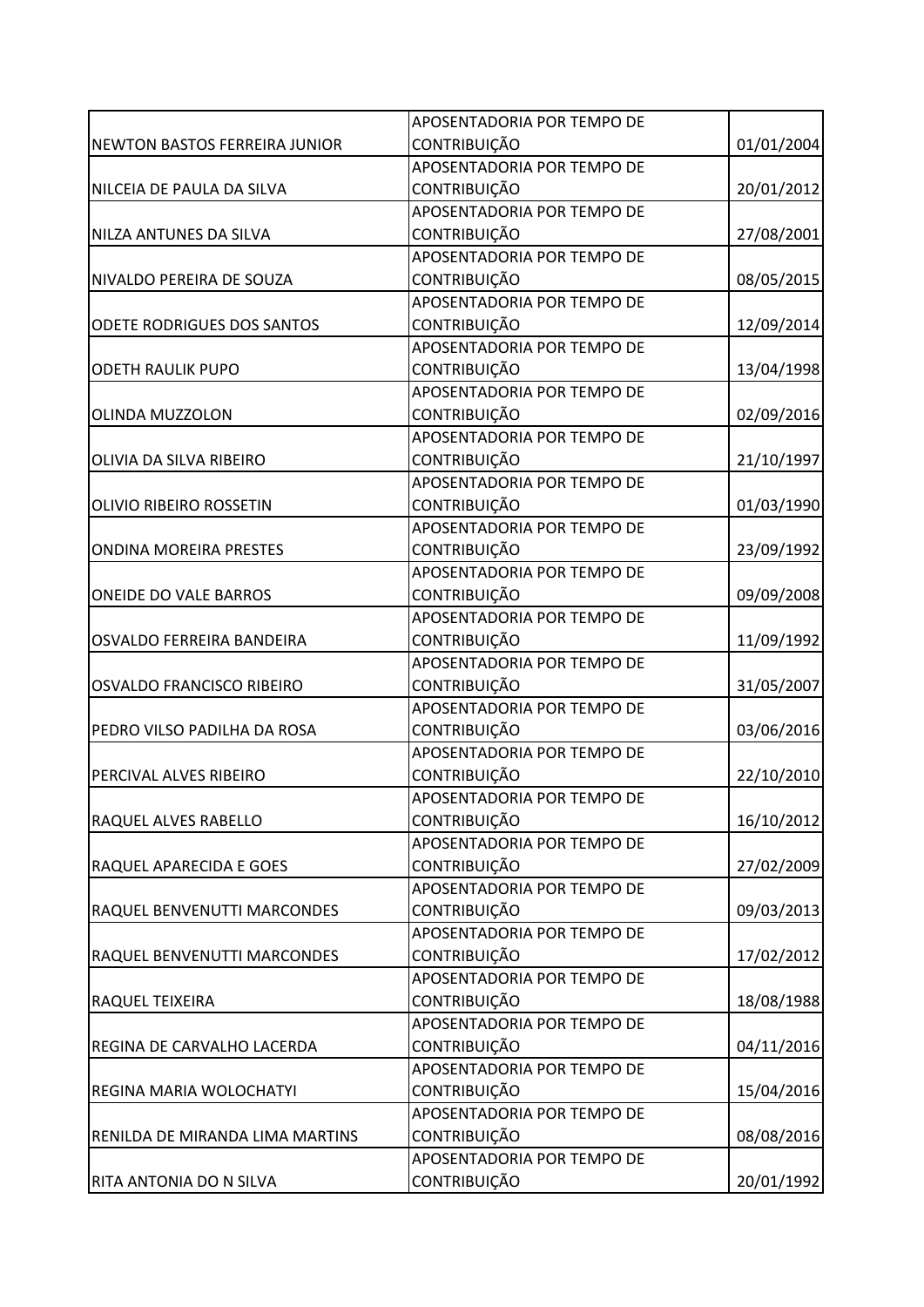|                                                    | APOSENTADORIA POR TEMPO DE |            |
|----------------------------------------------------|----------------------------|------------|
| RITA DE CACIA GHILARDI RIBEIRO                     | <b>CONTRIBUIÇÃO</b>        | 01/10/2012 |
|                                                    | APOSENTADORIA POR TEMPO DE |            |
| RITA DE CASSIA K OLIVEIRA                          | <b>CONTRIBUIÇÃO</b>        | 22/04/2013 |
|                                                    | APOSENTADORIA POR TEMPO DE |            |
| ROSA IATRINO KAMINSKI                              | <b>CONTRIBUIÇÃO</b>        | 29/12/2008 |
|                                                    | APOSENTADORIA POR TEMPO DE |            |
| ROSANA ARAUJO MARCONDES SOARES                     | <b>CONTRIBUIÇÃO</b>        | 08/07/2016 |
|                                                    | APOSENTADORIA POR TEMPO DE |            |
| ROSANE FATIMA PASSAGLIA                            | <b>CONTRIBUIÇÃO</b>        | 08/08/2014 |
|                                                    | APOSENTADORIA POR TEMPO DE |            |
| ROSANGELA DE FATIMA CORREIA M DE LIMA CONTRIBUIÇÃO |                            | 21/03/2014 |
|                                                    | APOSENTADORIA POR TEMPO DE |            |
| ROSE MARI TEREZINHA F WREGE                        | <b>CONTRIBUIÇÃO</b>        | 02/07/2010 |
|                                                    | APOSENTADORIA POR TEMPO DE |            |
| <b>ROSELI GONCALVES POHL</b>                       | CONTRIBUIÇÃO               | 02/04/2015 |
|                                                    | APOSENTADORIA POR TEMPO DE |            |
| <b>ROSELI MARIA DA FONSECA</b>                     | CONTRIBUIÇÃO               | 10/06/2011 |
|                                                    | APOSENTADORIA POR TEMPO DE |            |
| ROSELINDA DE FATIMA NUNES CHIARO                   | <b>CONTRIBUIÇÃO</b>        | 20/01/2012 |
|                                                    | APOSENTADORIA POR TEMPO DE |            |
| ROSIMERIE APARECIDA MONTEIRO                       | <b>CONTRIBUIÇÃO</b>        | 22/04/2013 |
|                                                    | APOSENTADORIA POR TEMPO DE |            |
| ROSMERI APARECIDA CHAVES BRAUN                     | <b>CONTRIBUIÇÃO</b>        | 07/10/2016 |
|                                                    | APOSENTADORIA POR TEMPO DE |            |
| ROSMERI APARECIDA CHAVES BRAUN                     | CONTRIBUIÇÃO               | 15/11/2013 |
|                                                    | APOSENTADORIA POR TEMPO DE |            |
| <b>ROSY MERIE BUCH</b>                             | CONTRIBUIÇÃO               | 08/05/2015 |
|                                                    | APOSENTADORIA POR TEMPO DE |            |
| <b>SALETE FERREIRA</b>                             | <b>CONTRIBUIÇÃO</b>        | 08/07/2016 |
|                                                    | APOSENTADORIA POR TEMPO DE |            |
| <b>SANDRA DE JESUS SILVA</b>                       | <b>CONTRIBUIÇÃO</b>        | 06/05/2016 |
|                                                    | APOSENTADORIA POR TEMPO DE |            |
| <b>SEBASTIAO SOUZA DE QUEIROZ</b>                  | CONTRIBUIÇÃO               | 30/06/2008 |
|                                                    | APOSENTADORIA POR TEMPO DE |            |
| SHIRLEY SILVEIRA DE A XAVIER                       | <b>CONTRIBUIÇÃO</b>        | 19/07/1983 |
|                                                    | APOSENTADORIA POR TEMPO DE |            |
| <b>SIBONEI BOGDANOVICTZ</b>                        | CONTRIBUIÇÃO               | 08/07/2016 |
|                                                    | APOSENTADORIA POR TEMPO DE |            |
| SILVALINA DE JESUS ALMEIDA SCHIKORSKI              | CONTRIBUIÇÃO               | 04/11/2016 |
|                                                    | APOSENTADORIA POR TEMPO DE |            |
| SILVANA DE FATIMA GOMES                            | <b>CONTRIBUIÇÃO</b>        | 16/12/2011 |
|                                                    | APOSENTADORIA POR TEMPO DE |            |
| SILVIO DOS SANTOS ARAUJO                           | CONTRIBUIÇÃO               | 01/01/2004 |
|                                                    | APOSENTADORIA POR TEMPO DE |            |
| SIRLEI DE FATIMA N BOBATO                          | <b>CONTRIBUIÇÃO</b>        | 04/09/2009 |
|                                                    | APOSENTADORIA POR TEMPO DE |            |
| SIRLEI TEREZINHA DE MATOS FRANCA                   | CONTRIBUIÇÃO               | 01/01/2004 |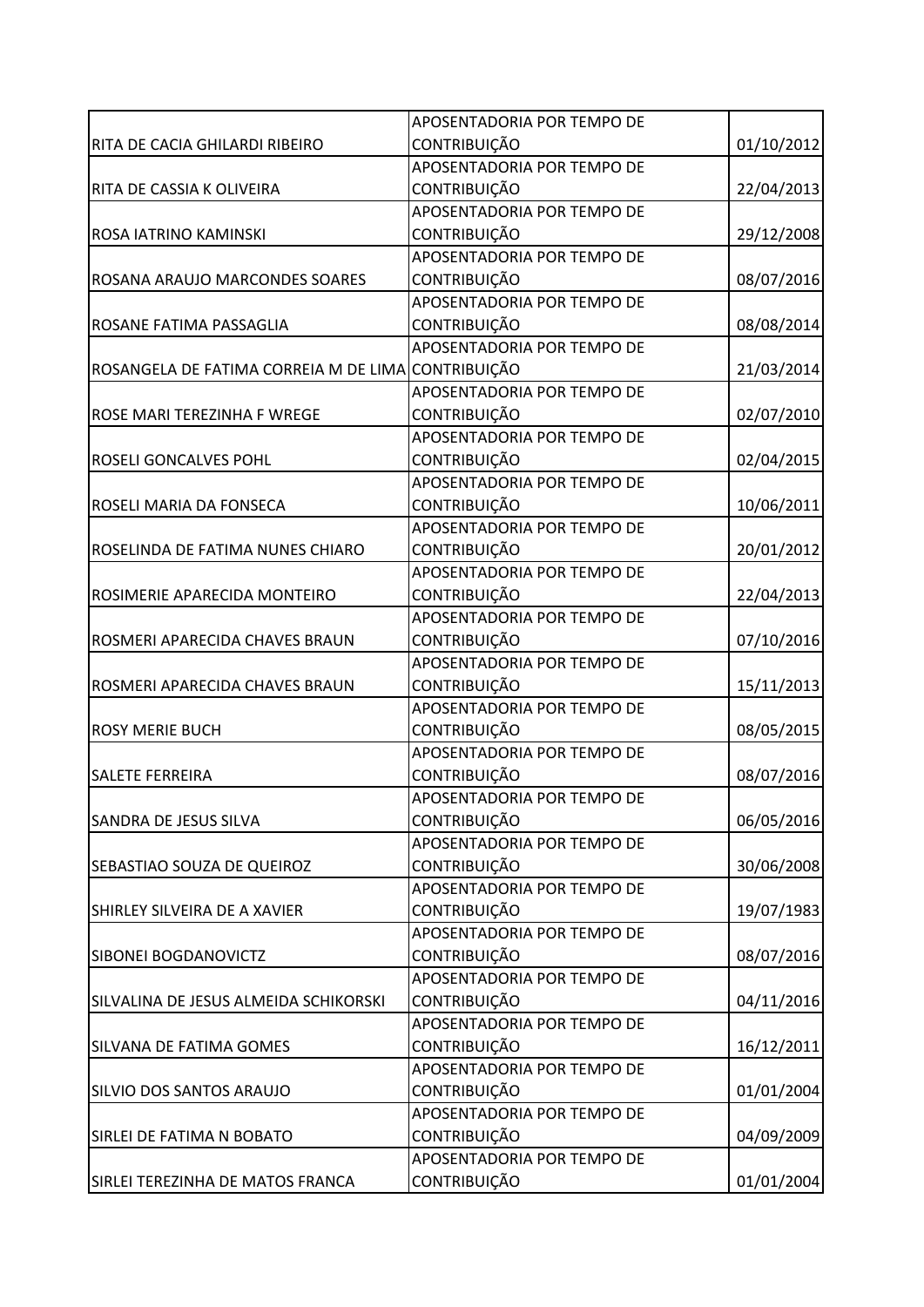|                                          | APOSENTADORIA POR TEMPO DE |            |
|------------------------------------------|----------------------------|------------|
| <b>SOELI CLEVE</b>                       | <b>CONTRIBUIÇÃO</b>        | 03/10/2008 |
|                                          | APOSENTADORIA POR TEMPO DE |            |
| <b>SOLANGE KLOSTER</b>                   | <b>CONTRIBUIÇÃO</b>        | 21/03/2014 |
|                                          | APOSENTADORIA POR TEMPO DE |            |
| <b>SOLANGE TENSINI MOREIRA</b>           | <b>CONTRIBUIÇÃO</b>        | 21/03/2014 |
|                                          | APOSENTADORIA POR TEMPO DE |            |
| <b>SOLANGE TERESINHA SCARPIN BARRETO</b> | <b>CONTRIBUIÇÃO</b>        | 15/04/2016 |
|                                          | APOSENTADORIA POR TEMPO DE |            |
| <b>SONIA ELIZA BINDE</b>                 | <b>CONTRIBUIÇÃO</b>        | 02/12/2016 |
|                                          | APOSENTADORIA POR TEMPO DE |            |
| SONIA MARIA CALDEIRA PIEROBON            | CONTRIBUIÇÃO               | 04/09/2009 |
|                                          | APOSENTADORIA POR TEMPO DE |            |
| SONIA MARIA VIDAL PEREIRA                | CONTRIBUIÇÃO               | 28/04/2008 |
|                                          | APOSENTADORIA POR TEMPO DE |            |
| <b>SONIA REGINA TSUCH</b>                | CONTRIBUIÇÃO               | 08/04/2011 |
|                                          | APOSENTADORIA POR TEMPO DE |            |
| <b>SUELI CORDEIRO DE ANDRADE</b>         | <b>CONTRIBUIÇÃO</b>        | 25/02/2006 |
|                                          | APOSENTADORIA POR TEMPO DE |            |
| <b>SUELY DOS SANTOS BONETE</b>           | <b>CONTRIBUIÇÃO</b>        | 03/10/2008 |
|                                          | APOSENTADORIA POR TEMPO DE |            |
| SUSANA DALUZ GODINHO ALMEIDA             | <b>CONTRIBUIÇÃO</b>        | 01/03/2015 |
|                                          | APOSENTADORIA POR TEMPO DE |            |
| <b>TERESINA PIRES</b>                    | <b>CONTRIBUIÇÃO</b>        | 23/04/1993 |
|                                          | APOSENTADORIA POR TEMPO DE |            |
| TEREZINHA APARECIDA MERNICK              | CONTRIBUIÇÃO               | 03/06/2016 |
|                                          | APOSENTADORIA POR TEMPO DE |            |
| TEREZINHA DE JESUS V FONTOURA            | <b>CONTRIBUIÇÃO</b>        | 15/06/2012 |
|                                          | APOSENTADORIA POR TEMPO DE |            |
| TEREZINHA HURMANSKI MACHADO              | CONTRIBUIÇÃO               | 01/08/1983 |
|                                          | APOSENTADORIA POR TEMPO DE |            |
| <b>TEREZINHA NALZIRA B MENDES</b>        | <b>CONTRIBUIÇÃO</b>        | 05/02/1993 |
|                                          | APOSENTADORIA POR TEMPO DE |            |
| <b>VALDYR VOICHICOSKI</b>                | <b>CONTRIBUIÇÃO</b>        | 05/08/2008 |
|                                          | APOSENTADORIA POR TEMPO DE |            |
| <b>VALTER VICENTE MICHALAK</b>           | <b>CONTRIBUIÇÃO</b>        | 07/10/2016 |
|                                          | APOSENTADORIA POR TEMPO DE |            |
| <b>VANDIRA DONINI DOS SANTOS</b>         | CONTRIBUIÇÃO               | 04/09/2015 |
|                                          | APOSENTADORIA POR TEMPO DE |            |
| <b>VANILSON TARCISO CALDAS SORANZO</b>   | <b>CONTRIBUIÇÃO</b>        | 02/12/2016 |
|                                          | APOSENTADORIA POR TEMPO DE |            |
| <b>VENTURA MOREIRA</b>                   | <b>CONTRIBUIÇÃO</b>        | 03/03/1998 |
|                                          | APOSENTADORIA POR TEMPO DE |            |
| VERA LUCIA FERRAZ BORTOLANZA             | <b>CONTRIBUIÇÃO</b>        | 22/04/2013 |
|                                          | APOSENTADORIA POR TEMPO DE |            |
| VERA LUCIA LAPCZAK BRAUTIGAM             | <b>CONTRIBUIÇÃO</b>        | 07/10/2016 |
|                                          | APOSENTADORIA POR TEMPO DE |            |
| <b>VERA LUCIA TOZZI</b>                  | CONTRIBUIÇÃO               | 09/08/2013 |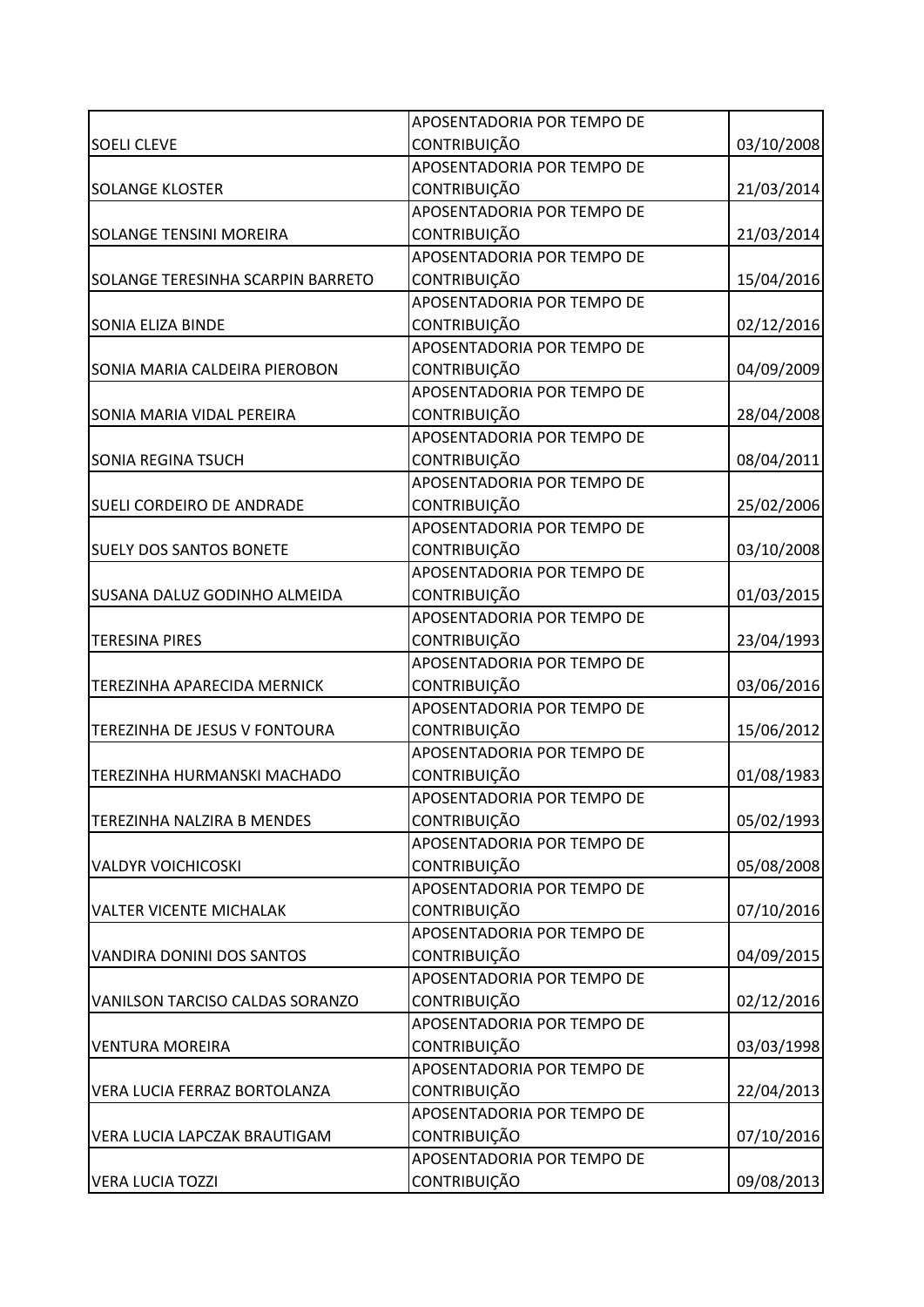|                                            | APOSENTADORIA POR TEMPO DE |            |
|--------------------------------------------|----------------------------|------------|
| VERA LUCIA ZANONA CESCONETTO               | <b>CONTRIBUIÇÃO</b>        | 23/07/2012 |
|                                            | APOSENTADORIA POR TEMPO DE |            |
| <b>VILMAR KAGHOFER</b>                     | <b>CONTRIBUIÇÃO</b>        | 08/08/2014 |
|                                            | APOSENTADORIA POR TEMPO DE |            |
| WADESLAU DZIURUN DE SOUZA                  | <b>CONTRIBUIÇÃO</b>        | 01/11/2000 |
|                                            | APOSENTADORIA POR TEMPO DE |            |
| <b>WALTER JOSE MATHIAS</b>                 | <b>CONTRIBUIÇÃO</b>        | 06/03/2015 |
|                                            | APOSENTADORIA POR TEMPO DE |            |
| <b>ZENAIDE BARBOSA DA SILVA</b>            | <b>CONTRIBUIÇÃO</b>        | 17/04/2014 |
|                                            | APOSENTADORIA POR TEMPO DE |            |
| <b>ZENI RIBEIRO DE MEIRA</b>               | CONTRIBUIÇÃO               | 02/09/2016 |
|                                            | APOSENTADORIA POR TEMPO DE |            |
| <b>ZENILDA DE RAMOS</b>                    | <b>CONTRIBUIÇÃO</b>        | 09/04/2010 |
|                                            | APOSENTADORIA POR TEMPO DE |            |
| <b>ZILDA AMARAL PIRES</b>                  | CONTRIBUIÇÃO               | 02/10/1988 |
|                                            | APOSENTADORIA POR TEMPO DE |            |
| ZILNE MARGARIDA DE LIMA                    | <b>CONTRIBUIÇÃO</b>        | 08/04/2011 |
|                                            | APOSENTADORIA POR TEMPO DE |            |
| <b>ZORLI MARIA MACIEL</b>                  | <b>CONTRIBUIÇÃO</b>        | 07/10/2016 |
|                                            | APOSENTADORIA POR TEMPO DE |            |
| ZULEIDE M GHILARDI PANEGALLI               | <b>CONTRIBUIÇÃO</b>        | 18/09/1997 |
| <b>ABEGAIL GONCALVES</b>                   | PENSÃO POR MORTE           | 01/01/2011 |
| <b>ADOLFO CHECCHIN</b>                     | PENSÃO POR MORTE           | 01/02/2012 |
| ADRIANA LOURDES VERHAGEN PEREIRA           | PENSÃO POR MORTE           | 10/02/2005 |
| <b>AIRTON PAIM VARGAS</b>                  | PENSÃO POR MORTE           | 27/10/2006 |
| ALDA TEREZINHA C DE OLIVEIRA               | PENSÃO POR MORTE           | 06/01/1995 |
| ANA DE ARRUDA                              | PENSÃO POR MORTE           | 26/09/2006 |
| ANA ROSA CORREA DOS ANJOS                  | PENSÃO POR MORTE           | 13/10/2001 |
|                                            |                            |            |
| <b>ANDERSON CLEITON GONÇALVES FERREIRA</b> | <b>PENSÃO POR MORTE</b>    | 01/03/2005 |
| ANTONIA LEOPOLDINA DOMINICO                | PENSÃO POR MORTE           | 07/09/2013 |
| ANTONINA CARLOS DA SILVA                   | PENSÃO POR MORTE           | 07/03/2007 |
| <b>ANTONIO FERREIRA MEASSI</b>             | PENSÃO POR MORTE           | 31/05/2006 |
| <b>ANTONIO GILBERTO GONÇALVES</b>          | PENSÃO POR MORTE           | 07/05/2006 |
| ARLINDA RIBEIRO DE JESUS                   | PENSÃO POR MORTE           | 14/07/2012 |
|                                            |                            |            |
| ARMINDA TERRES DE FRANÇA MARCELINO         | PENSÃO POR MORTE           | 29/10/2012 |
| ARVAIR MARIA CORREIA DE OLIVEIRA           | PENSÃO POR MORTE           | 27/12/2011 |
| ASCENDINO ANTONIO ARAUJO                   | PENSÃO POR MORTE           | 08/04/2016 |
| <b>BALBINA MENDES FREITAS</b>              | PENSÃO POR MORTE           | 19/05/2010 |
| BARBARA ALEXANDRINA BRAUN                  | PENSÃO POR MORTE           | 27/05/2014 |
| CARLA THAIANA FERREIRA                     | PENSÃO POR MORTE           | 01/06/2012 |
| CARLINDA HANZ DA TRINDADE                  | PENSÃO POR MORTE           | 02/04/2016 |
| <b>CARLOS BECKMANN</b>                     | PENSÃO POR MORTE           | 05/08/2013 |
| CARLOS EDUARDO DE OLIVEIRA                 | PENSÃO POR MORTE           | 24/05/2010 |
| CARMEM LUCIA CHAGAS CALASSA                | PENSÃO POR MORTE           | 05/10/2001 |
| CARMEN DOS SANTOS LIMA BATISTA             | PENSÃO POR MORTE           | 23/03/2008 |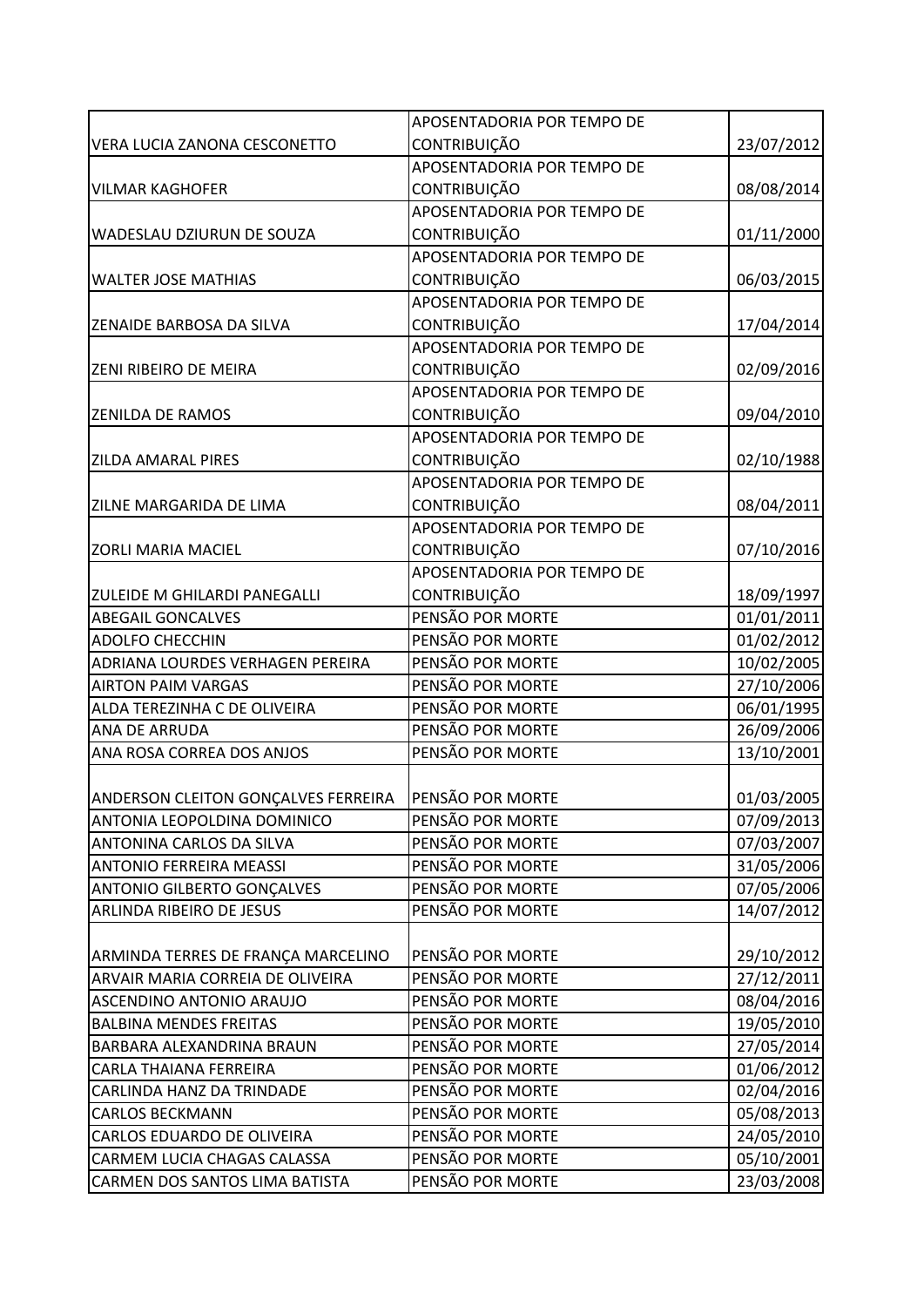| <b>CATARINA SOARES DOS SANTOS</b>        | PENSÃO POR MORTE | 05/07/2016 |
|------------------------------------------|------------------|------------|
| <b>CELSO LUIZ BUSS</b>                   | PENSÃO POR MORTE | 18/05/1997 |
| CENIRA NEVES DE OLIVEIRA                 | PENSÃO POR MORTE | 06/04/2003 |
| <b>CESAR AUGUSTO RIBAS VIEIRA</b>        | PENSÃO POR MORTE | 30/11/2000 |
| <b>CLAUDETE DE FATIMA GONÇALVES</b>      | PENSÃO POR MORTE | 09/04/2005 |
| CLAUDIA CRISTINA FERREIRA                | PENSÃO POR MORTE | 25/11/2016 |
| <b>CLEITON PATRICK DE OLIVEIRA</b>       | PENSÃO POR MORTE | 24/05/2010 |
| CLOTILDE ALGAUER DE OLIVEIRA             | PENSÃO POR MORTE | 28/05/2006 |
| <b>CLOVIS CUCHAR</b>                     | PENSÃO POR MORTE | 24/09/2014 |
| CRISTINA DO ROCIO PEDROSO                | PENSÃO POR MORTE | 13/03/2011 |
| DALVA PEREIRA DA ROZA LIMA               | PENSÃO POR MORTE | 23/07/1992 |
| DARCI CORREA DA SILVA                    | PENSÃO POR MORTE | 19/06/2011 |
| <b>DARCI RIBEIRO HARTINGER</b>           | PENSÃO POR MORTE | 26/06/1999 |
| DIAIR TERESINHA CALDAS DA CRUZ           | PENSÃO POR MORTE | 06/05/2010 |
| <b>DIRCE DIAS VIEIRA</b>                 | PENSÃO POR MORTE | 01/04/1996 |
| DORALINA FONSECA DE OLIVEIRA             | PENSÃO POR MORTE | 21/11/2009 |
| <b>EDAIR MEKRET KLOSTER</b>              | PENSÃO POR MORTE | 16/12/2002 |
| EDINYR TEREZINHA DE S ROSA               | PENSÃO POR MORTE | 23/04/2007 |
| ELIANE DE FATIMA ALVES BONIFACIO         | PENSÃO POR MORTE | 24/10/1999 |
|                                          |                  |            |
| ELIANE MARIA MACHADO SANTOS STUMM        | PENSÃO POR MORTE | 08/02/2006 |
| ELOINA APARECIDA DA CRUZ                 | PENSÃO POR MORTE | 22/12/2004 |
| ELVIRA DE CASSIA ROCHA DOS SANTOS        | PENSÃO POR MORTE | 09/06/2013 |
| ELVIRA GONÇALVES DE MEIRA                | PENSÃO POR MORTE | 06/02/2006 |
| <b>EMANUELLY JOVINA VIANTE</b>           | PENSÃO POR MORTE | 13/02/2011 |
| <b>EMILIA EURICH</b>                     | PENSÃO POR MORTE | 01/03/2007 |
| ERICA CRISTINA CARVALHO DE LIMA          | PENSÃO POR MORTE | 01/04/2014 |
| ERNESTINA DA APARECIDA MACHADO           | PENSÃO POR MORTE | 30/08/2014 |
| ETACIANA IZABEL DE ALMEIDA               | PENSÃO POR MORTE | 04/08/1995 |
| <b>EVALDO DE JESUS PEREIRA</b>           | PENSÃO POR MORTE | 10/02/2005 |
| <b>EVANIRA SANT ANA</b>                  | PENSÃO POR MORTE | 09/01/2003 |
|                                          |                  |            |
| EVERLIN CRISTINA BONIFACIO CORDEIRO      | PENSÃO POR MORTE | 24/10/1999 |
| <b>FABIO JOSE BRUSTOLIN MENDES FILHO</b> | PENSÃO POR MORTE | 13/03/2011 |
| <b>FELIPE FERREIRA DOS SANTOS</b>        | PENSÃO POR MORTE | 11/02/2010 |
| <b>FRANCIELE FONSECA FERREIRA</b>        | PENSÃO POR MORTE | 25/11/2016 |
| <b>FRANCISCA DE LIMA CHIMILOSKI</b>      | PENSÃO POR MORTE | 05/03/2001 |
| FRANCISCO CARVALHO ALEXANDRINO           | PENSÃO POR MORTE | 20/07/2002 |
| <b>GABRIEL VARGAS</b>                    | PENSÃO POR MORTE | 27/10/2006 |
| <b>GUSTAVO MACHADO SEMBAI</b>            | PENSÃO POR MORTE | 30/07/2014 |
| <b>HEITOR RAMOS DE MELLO</b>             | PENSÃO POR MORTE | 06/07/2012 |
| HELENA QUEIROZ DOS SANTOS                | PENSÃO POR MORTE | 18/04/2003 |
| HENRIQUETTA MACHADO RIBAS                | PENSÃO POR MORTE | 09/01/1980 |
| HUIVERSON ELIAS MULLER PACHECO           | PENSÃO POR MORTE | 25/11/1998 |
| IDALINA MARIA DE JESUS CALDAS            | PENSÃO POR MORTE | 10/01/2013 |
| <b>ILDA PAINKE</b>                       | PENSÃO POR MORTE | 10/02/2002 |
| <b>IRACEMA DE PAULA SILVA</b>            | PENSÃO POR MORTE | 28/05/2000 |
| <b>IRENE FERREIRA KAMINSKI</b>           | PENSÃO POR MORTE | 07/01/1996 |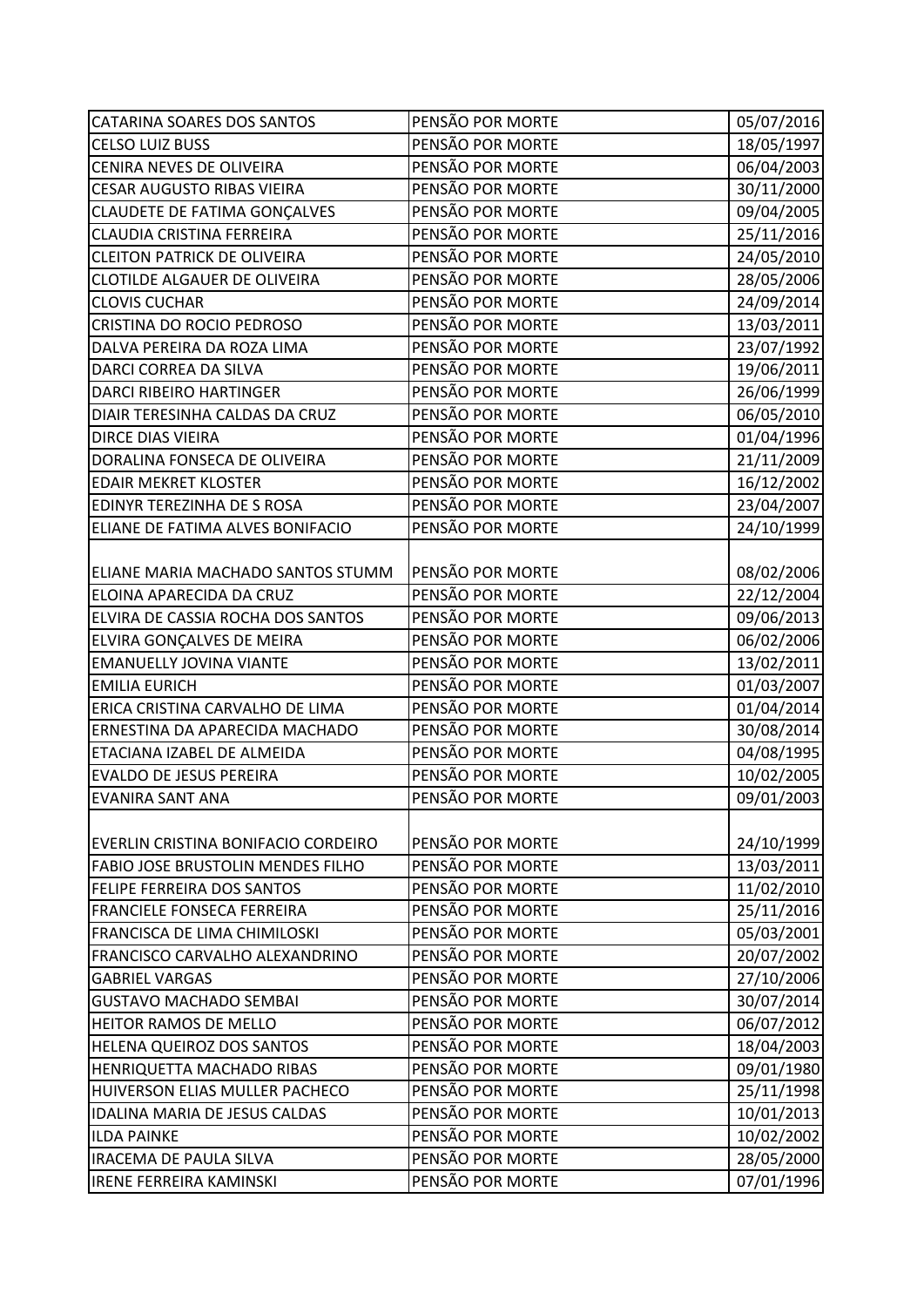| <b>IRINEU SEMBAI</b>                   | PENSÃO POR MORTE | 30/07/2014 |
|----------------------------------------|------------------|------------|
| <b>IVONE CARVALHO</b>                  | PENSÃO POR MORTE | 01/04/2014 |
| IZOLINA LOPES GONÇALVES                | PENSÃO POR MORTE | 09/04/2005 |
| JANETE DE FATIMA DO PRADO              | PENSÃO POR MORTE | 11/02/2010 |
| <b>JOAO CARLOS SANTOS KUSTER</b>       | PENSÃO POR MORTE | 27/05/2008 |
| <b>JOSE MARIA DA ROSA</b>              | PENSÃO POR MORTE | 03/10/2015 |
| <b>JOSE RATUCHNE NETTO</b>             | PENSÃO POR MORTE | 20/04/2016 |
| JULIO CEZAR DE PAULA PEREIRA           | PENSÃO POR MORTE | 06/06/2011 |
| JULIO CEZAR RIBEIRO DOS SANTOS         | PENSÃO POR MORTE | 01/01/2004 |
| LAIDE PEREIRA DE LIMA                  | PENSÃO POR MORTE | 24/11/2016 |
| LEA CECILIA RODRIGUES LUSTOSA          | PENSÃO POR MORTE | 28/07/2015 |
| <b>LECI DE FREITAS ORTIZ</b>           | PENSÃO POR MORTE | 23/11/2010 |
| LENIR DA SILVA AVILLA ALVES            | PENSÃO POR MORTE | 23/12/2009 |
| LENIR MENEGARI FERREIRA                | PENSÃO POR MORTE | 01/02/2004 |
| LINCOLN DO VALE SILVA                  | PENSÃO POR MORTE | 09/02/2000 |
| LINDAMIR AP DE RAMOS PIRES             | PENSÃO POR MORTE | 17/10/2004 |
| LINDARCY MENEGOTTO GOMES               | PENSÃO POR MORTE | 01/09/2009 |
| LIVONIZIO DE CRISTO                    | PENSÃO POR MORTE | 14/08/2014 |
| LORRAYNE GABRIELLY DO AMARAL           | PENSÃO POR MORTE | 21/06/2007 |
| LOURDES GULIKA LATCZUK                 | PENSÃO POR MORTE | 29/11/2002 |
| LUANA NATHALY ZAMPIVA                  | PENSÃO POR MORTE | 27/12/2008 |
| <b>LUCI APARECIDA RIBAS</b>            | PENSÃO POR MORTE | 05/04/2012 |
|                                        |                  |            |
| LUCI TEREZINHA DOS SANTOS NASCIMENTO   | PENSÃO POR MORTE | 19/10/1991 |
| LUCI VALENTIM DE LIMA                  | PENSÃO POR MORTE | 26/12/2007 |
| LUCIA DE PAULA CORDEIRO                | PENSÃO POR MORTE | 05/06/2012 |
| LUCIA PETRIU KONOPASKI                 | PENSÃO POR MORTE | 05/06/2004 |
| LUCIMAR DE OLIVEIRA HANDA              | PENSÃO POR MORTE | 25/07/2011 |
| LUIZA DE LIMA BARBOSA                  | PENSÃO POR MORTE | 12/07/1997 |
| LUIZA FABIANO DOS SANTOS               | PENSÃO POR MORTE | 31/10/2007 |
| <b>MAICON PATRICK DE FREITAS FIUSA</b> | PENSÃO POR MORTE | 06/07/2011 |
| MARIA APARECIDA COPIO DA SILVA         | PENSÃO POR MORTE | 23/08/2008 |
| MARIA CONCEIÇÃO PEREIRA                | PENSÃO POR MORTE | 26/08/1993 |
| MARIA DA CONCEICAO MAYER               | PENSÃO POR MORTE | 23/06/1994 |
| MARIA DA LUZ GONÇALVES CARVALHO        | PENSÃO POR MORTE | 30/05/2015 |
| <b>MARIA DE LURDES FRANCA</b>          | PENSÃO POR MORTE | 11/10/1999 |
| <b>MARIA DO BELEM DOS SANTOS</b>       | PENSÃO POR MORTE | 17/01/2004 |
| MARIA DOS ANJOS RAMOS FURTADO          | PENSÃO POR MORTE | 06/07/1993 |
| MARIA DOS PRAZERES SOARES RIBEIRO      | PENSÃO POR MORTE | 12/08/2015 |
| MARIA EUGENIA DE OLIVEIRA              | PENSÃO POR MORTE | 23/04/2001 |
| MARIA FRANCISCA BARBOSA LEITE          | PENSÃO POR MORTE | 27/05/2013 |
| MARIA FRANCISCA FERREIRA               | PENSÃO POR MORTE | 17/11/2005 |
| <b>MARIA HARDT BARBOSA</b>             | PENSÃO POR MORTE | 13/12/2010 |
| <b>MARIA INES DE CAMPOS</b>            | PENSÃO POR MORTE | 01/09/2007 |
| MARIA JOSE ZAVIRUSKA                   | PENSÃO POR MORTE | 29/09/2007 |
| <b>MARIA LEONI HUCHAK MARTINS</b>      | PENSÃO POR MORTE | 09/06/1996 |
| MARIA LINSKI DE OLIVEIRA               | PENSÃO POR MORTE | 31/12/2012 |
| <b>MARIA NAIR FERREIRA</b>             | PENSÃO POR MORTE | 17/02/2002 |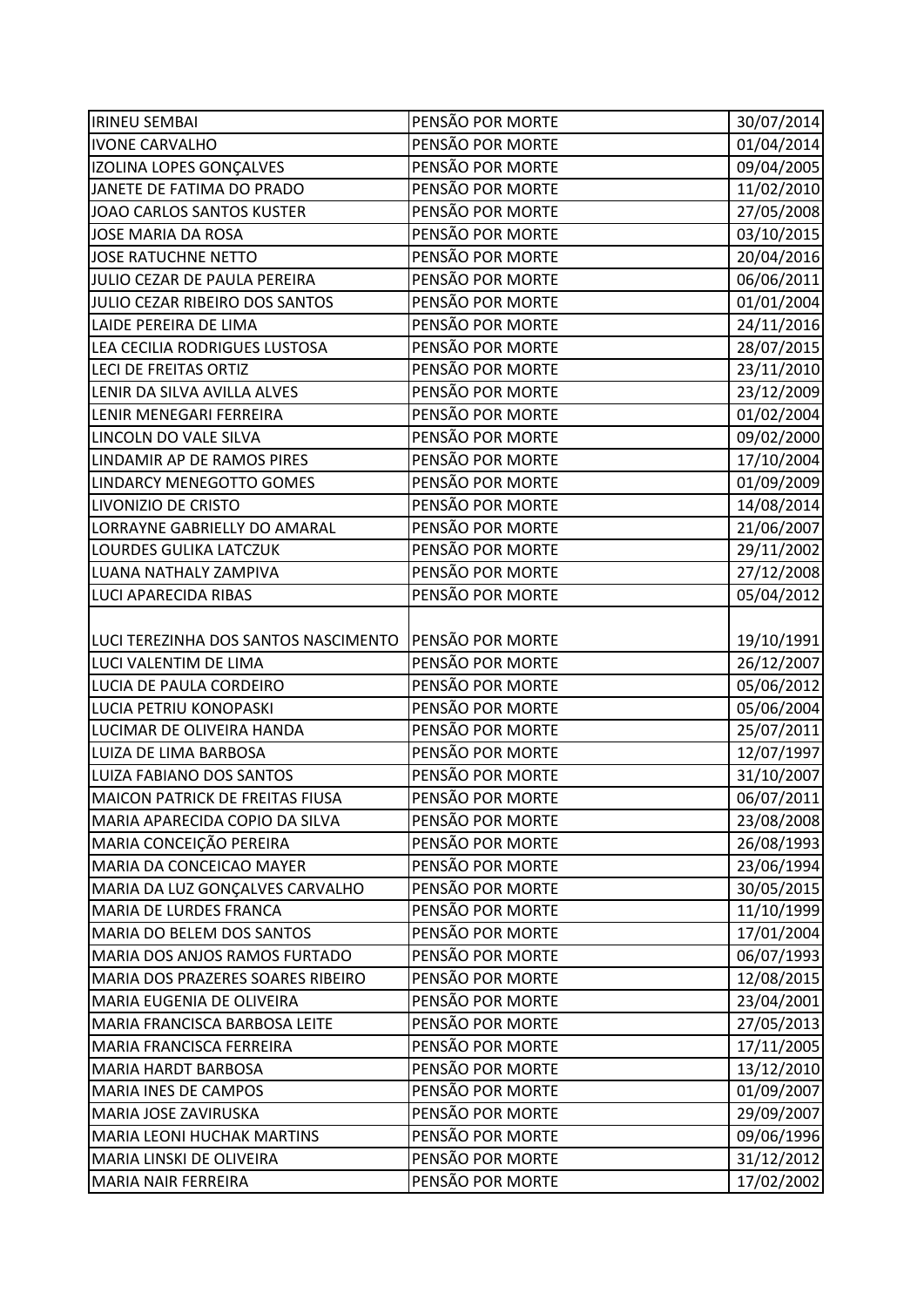| <b>MARIA RAQUEL LAZZARINI</b>      | PENSÃO POR MORTE | 16/08/2004 |
|------------------------------------|------------------|------------|
| MARIA RITA CARNEIRO                | PENSÃO POR MORTE | 01/01/2004 |
| MARIA RUTH POSSIDONIO BANDEIRA     | PENSÃO POR MORTE | 01/06/1970 |
| MARILDA APARECIDA DE LIMA          | PENSÃO POR MORTE | 24/05/2010 |
| MARINA MIYUKI GOTO TSUNETA         | PENSÃO POR MORTE | 03/11/2014 |
| MARLEI RIBEIRO DE ARAUJO           | PENSÃO POR MORTE | 11/11/1997 |
| MARLENE DE FATIMA KUCHENEREKI      | PENSÃO POR MORTE | 01/05/1988 |
| MARLENE TERESINHA NASCIMENTO DOS   |                  |            |
| <b>REIS VALENTIM</b>               | PENSÃO POR MORTE | 05/10/2012 |
| <b>MARLI INES BATTISTELLI</b>      | PENSÃO POR MORTE | 01/02/2010 |
| MARLY DE FATIMA FERREIRA VIDA      | PENSÃO POR MORTE | 04/10/2001 |
| <b>MARY ELIANE SOARES</b>          | PENSÃO POR MORTE | 21/10/2013 |
| MATILDE MUNHOZ BARBOSA             | PENSÃO POR MORTE | 08/07/2016 |
| MIGUEL LOURES DA ROCHA             | PENSÃO POR MORTE | 09/05/2015 |
| MOYZES XAVIER DE JESUS             | PENSÃO POR MORTE | 01/12/2013 |
| <b>NAIR VARGAS DE RAMOS</b>        | PENSÃO POR MORTE | 01/01/2004 |
| NEIVA MARIA FAGUNDES DE SOUZA      | PENSÃO POR MORTE | 07/08/1993 |
| <b>NELSON LAUREANO RODRIGUES</b>   | PENSÃO POR MORTE | 19/04/2009 |
| <b>NEUZA ELOIR PEREIRA</b>         | PENSÃO POR MORTE | 15/01/2014 |
| NEUZA MARIA FERREIRA MENDES        | PENSÃO POR MORTE | 30/01/2012 |
| NILCEU DE JESUS SOARES             | PENSÃO POR MORTE | 17/04/2004 |
|                                    |                  |            |
| NILSA DO ROCIO FERREIRA DOS SANTOS | PENSÃO POR MORTE | 18/05/2014 |
| NILSON DO NASCIMENTO RIBEIRO       | PENSÃO POR MORTE | 26/09/2011 |
| <b>NILSON MAIER</b>                | PENSÃO POR MORTE | 28/05/2009 |
| NILZA NUNES FURQUIM                | PENSÃO POR MORTE | 30/12/1992 |
| NOEMI DA SILVA MACEDO DA ROCHA     | PENSÃO POR MORTE | 01/01/2004 |
| PASCOALINA FERREIRA                | PENSÃO POR MORTE | 29/05/1998 |
| PAULINO VIEIRA DOS SANTOS          | PENSÃO POR MORTE | 24/08/2010 |
| PEDRO FERREIRA PINTO               | PENSÃO POR MORTE | 24/10/2015 |
| <b>RAFAEL RODRIGUES</b>            | PENSÃO POR MORTE | 29/11/2010 |
| <b>RENATO FERREIRA RODRIGUES</b>   | PENSÃO POR MORTE | 29/11/2010 |
| <b>RENI VIANTE</b>                 | PENSÃO POR MORTE | 13/02/2011 |
| RODOLFO FRANCISCO KRIEGER          | PENSÃO POR MORTE | 01/01/2004 |
| ROSALINA DE CRISTO                 | PENSÃO POR MORTE | 14/12/2007 |
| ROSELI APARECIDA DE JESUS          | PENSÃO POR MORTE | 10/09/2012 |
|                                    |                  |            |
| ROSELI BARBOSA DOS SANTOS MATUCZAK | PENSÃO POR MORTE | 09/07/2006 |
| <b>RUTH RIBAS C MACHADO</b>        | PENSÃO POR MORTE | 21/11/1994 |
| SALETE DE FATIMA DE PAULA PEREIRA  | PENSÃO POR MORTE | 06/06/2011 |
| SANDRA MARA DOMINICO BUENO         | PENSÃO POR MORTE | 16/12/1995 |
|                                    |                  |            |
| SANDRA MARI DE CAMPOS MANCUELLO    | PENSÃO POR MORTE | 01/01/2004 |
| SANTINA ALZIRIO DOS SANTOS         | PENSÃO POR MORTE | 20/06/1995 |
| SEBASTIAO ANTUNES DE MORAES        | PENSÃO POR MORTE | 07/06/2001 |
| SENIRA DOS SANTOS NIEMA            | PENSÃO POR MORTE | 12/01/1965 |
| SILVANA MARIA SASSO                | PENSÃO POR MORTE | 12/02/2012 |
| <b>SILVANA SCHWARTZ</b>            | PENSÃO POR MORTE | 23/06/2006 |
|                                    |                  |            |